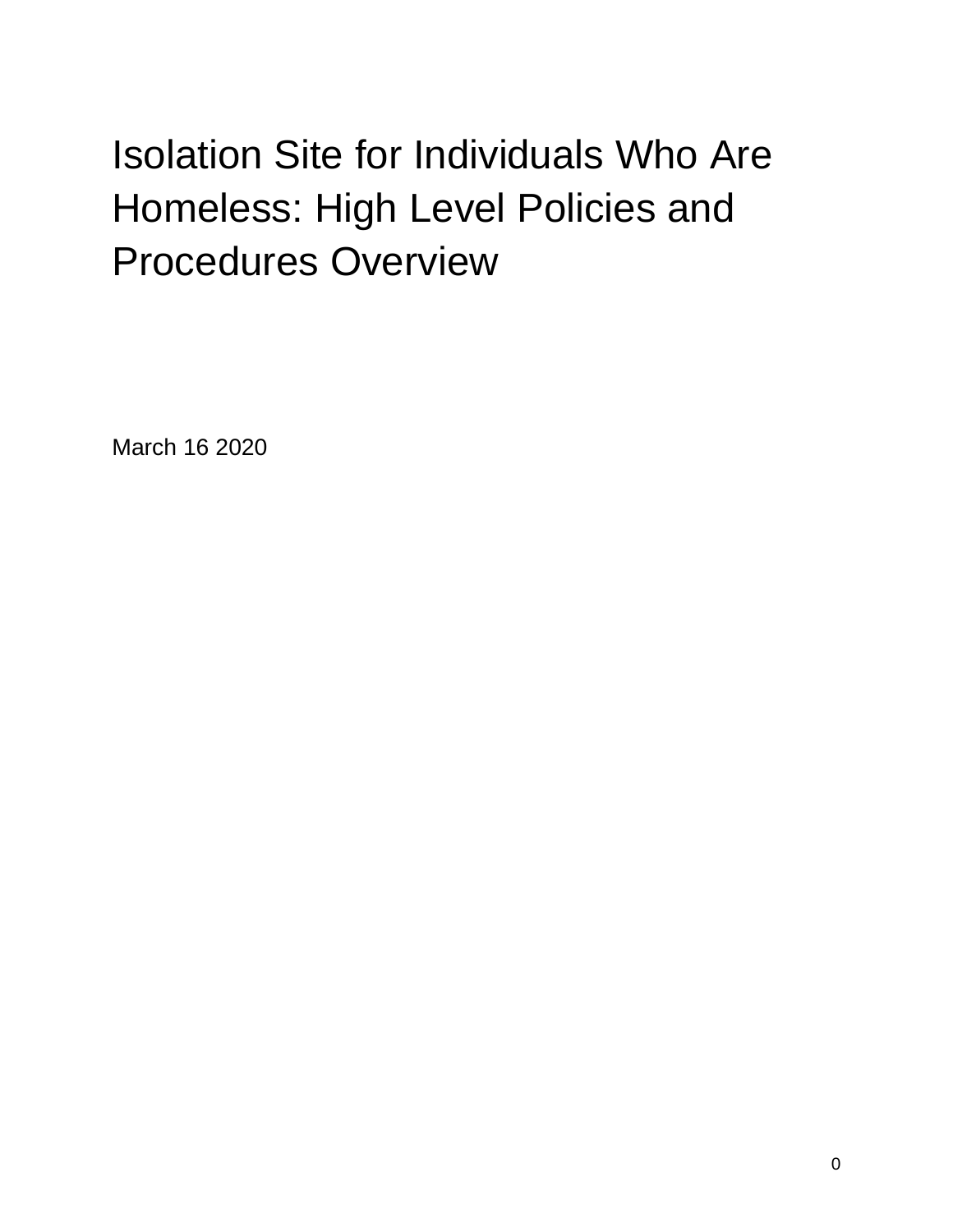## <span id="page-1-0"></span>1 Authors

Tomislav Svoboda MD Inner City Health Associates St. Michael's Hospital **Toronto** 

Stefan Baral MD Inner City Health Associates St. Michael's Hospital **Toronto** 

Paul Perlas RN Inner City Family Health Team **Toronto** 

Andrew Bond MD Inner City Health Associates St. Michael's Hospital **Toronto** 

Aaron Orkin MD Inner City Health Associates St. Michael's Hospital **Toronto** 

Leslie Jardine Family Residence Shelter Housing and Support City of Toronto

<span id="page-1-1"></span>Gord Tanner Shelter Housing and Support City of Toronto

Lead author, first draft, final draft, conceptual design, scientific input and review, design of staffing model

Additional drafting, scientific input and review, drafting staffing model

Critical input, review of protocols, design of staffing model, instruction and flow sheets

Determination of need for site, critical input, staffing model design input, review of drafts

Determination of need for site, critical input

Critical input, review of design, staffing model design, review of drafts

Determination of need for site, critical input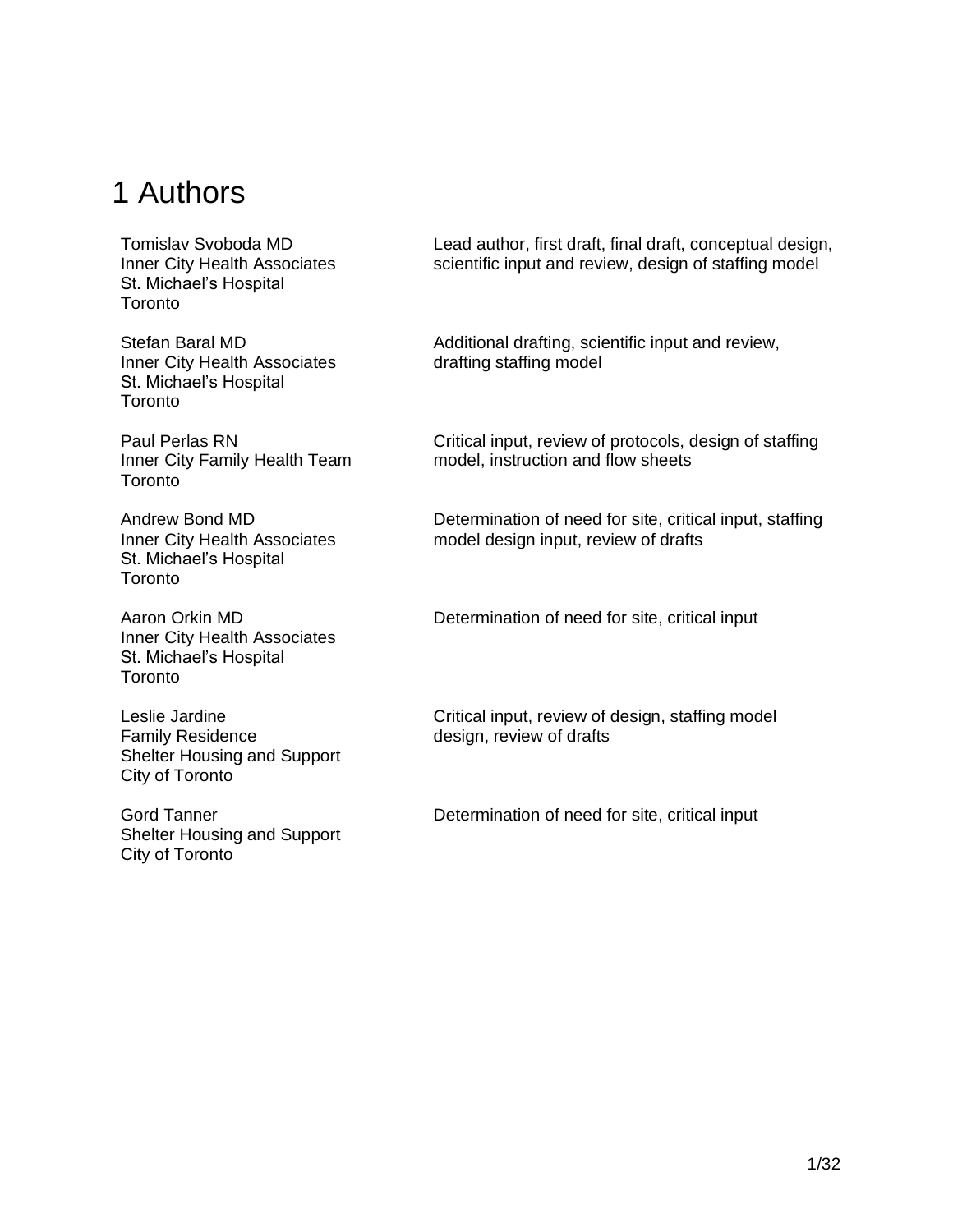# **2 Table of Contents**

| 1 Authors                                                                     | 1  |
|-------------------------------------------------------------------------------|----|
| <b>2 Table of Contents</b>                                                    | 1  |
| <b>3 Introduction and Background</b>                                          | 4  |
| 4 High Level Requirements                                                     | 4  |
| 4.1 Physical / Building Requirements                                          | 4  |
| 4.2 Staged Approach to Quarantine Provision                                   | 5  |
| 4.2.1 Phases of Quarantine Provision                                          | 5  |
| 4.2.2 Grades of Individual Needs                                              | 5  |
| 4.3 Timing                                                                    | 6  |
| 4.4 Role of the Site                                                          | 6  |
| 4.5 Minimum Staff Requirements                                                | 6  |
| 4.5.1 Minimum Staff Training                                                  | 6  |
| 4.6 Staffing Needs for Different Grades of Care                               | 7  |
| 4.7 Minimum Isolation/Quarantine Support                                      | 8  |
| 4.7.1 Indications                                                             | 8  |
| 4.7.2 Trigger                                                                 | 8  |
| 4.7.3 Components                                                              | 9  |
| 4.7.3.1 Activities of Daily Living                                            | 9  |
| 4.7.3.2 Psychosocial Support                                                  | 9  |
| 4.7.3.3 Infection Control                                                     | 9  |
| 4.7.4 Admission and Discharge Planning                                        | 9  |
| 4.7.4.1 Admission Plan Overview                                               | 9  |
| 4.7.4.2 Discharge Planning Overview                                           | 10 |
| 4.7.5 Admission Plan Detailed Protocol                                        | 10 |
| 4.7.6 Step 1: Hospital Assessment                                             | 10 |
| 4.7.7 Step 2: In-Hospital Isolation Assessment                                | 11 |
| 4.7.8 Step 3: Transportation of Individual to Isolation Site                  | 11 |
| 4.7.9 Step 4: Arrival and Entry into Isolation Unit Protocol                  | 12 |
| 4.7.10 Discharge Planning                                                     | 12 |
| 4.7.11 Monitoring                                                             | 12 |
| 4.7.11.1 Self-care suggestions for Grade I Clients from Toronto Public Health | 13 |
| 4.7.11.2 PHAC Guidelines Precautions for Caregivers                           | 13 |
| 4.7.12 Additional Resources For Individuals about COVID19 from PHAC           | 13 |
| 4.7.12.1 Primary resources from PHAC                                          | 13 |
| 4.7.12.2 Secondary Resources from US CDC                                      | 13 |
| 4.7.13 Health Care Supports                                                   | 13 |
| 4.7.14 Worsening Illness Procedure                                            | 13 |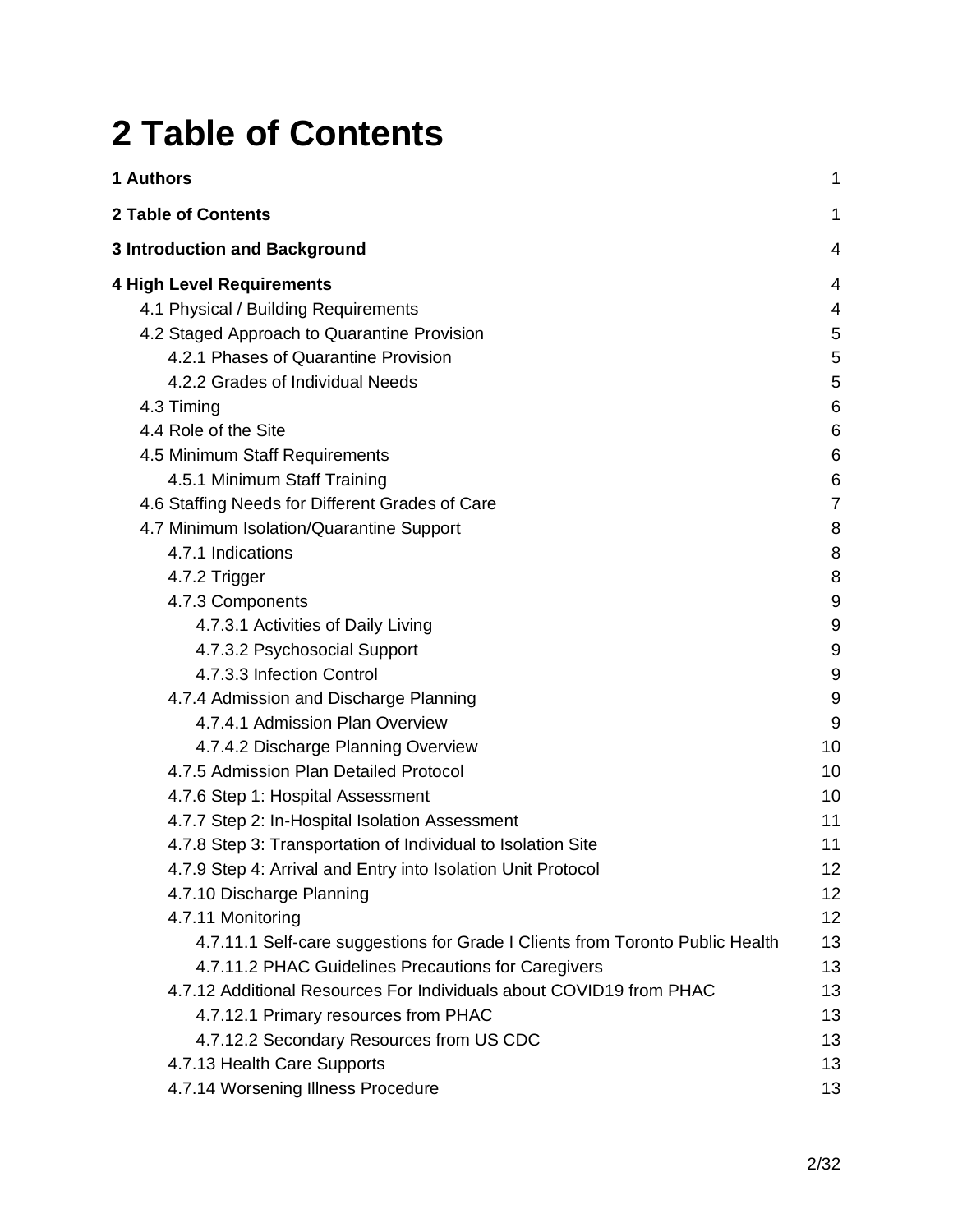| 4.7.15 Deteriorating Health Status While at Isolation Site                                        | 14 |
|---------------------------------------------------------------------------------------------------|----|
| 4.8 Grade 2 Clients Nursing Isolation/Quarantine Support                                          | 14 |
| 4.8.1 Indications for Grade 2                                                                     | 14 |
| 4.8.2 Trigger                                                                                     | 15 |
| 4.8.3 Components                                                                                  | 15 |
| 4.9 Grade 3 Support for Level I Mental Health and Substance Use Isolation/Quarantine<br>Support   | 15 |
| 4.9.1 Indications                                                                                 | 16 |
| 4.9.2 Trigger                                                                                     | 16 |
| 4.9.3 Components                                                                                  | 16 |
| 4.10 Grade 4 Support for Level II Mental Health and Substance Use Isolation/Quarantine<br>Support | 17 |
| 4.10.1 Components                                                                                 | 17 |
| 4.11 Grade 5 Client Isolation/Quarantine Support                                                  | 18 |
| <b>5 Escalation of Available Support</b>                                                          | 19 |
| 6 Additional Strategies and Phase III Planning                                                    | 19 |
| <b>7 Appendix 1 Triage and Assessment Forms</b>                                                   | 20 |
| 7.1 Homeless COVID19 Triage Form                                                                  | 20 |
| 7.2 Homeless COVID19 Assessment Form                                                              | 21 |
| 8 Appendix: Instruction Materials                                                                 | 24 |
| 8.1 Instruction Materials for Nursing Staff                                                       | 24 |
| 8.2 Instruction Sheet For Individual Staying at Isolation Site                                    | 28 |
| <b>9 Appendix Monitoring Flow Sheets</b>                                                          | 31 |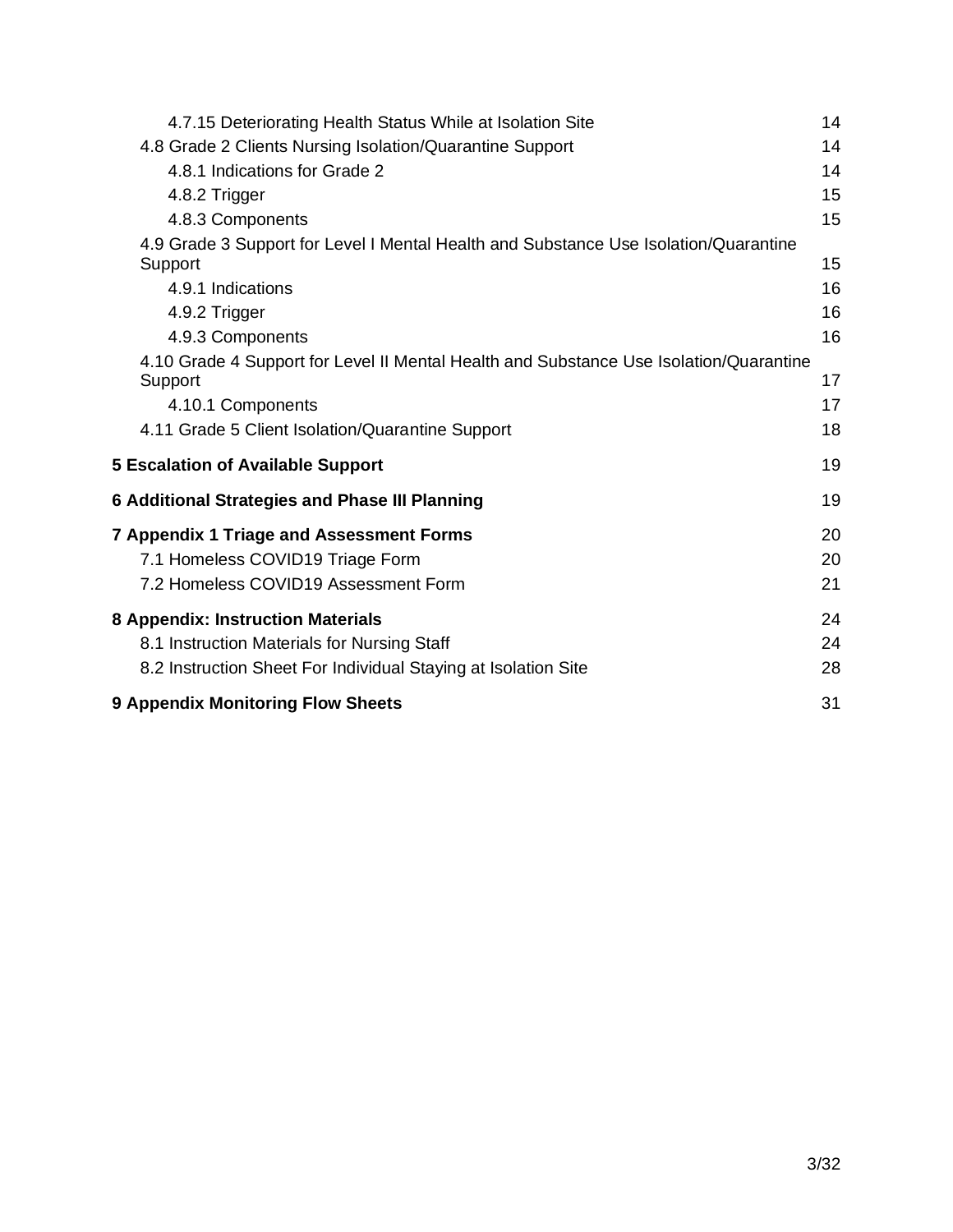# <span id="page-4-0"></span>3 Introduction and Background

In response to the global COVID19 Pandemic and risks associated with local transmission in municipal settings, the Inner City Health Associates and the City of Toronto are collaboratively developing a plan to support people who are homeless during times with heightened risk of infection. This collaborative plan includes the establishment of a dedicated site where individuals who are homeless can be safely and effectively isolated and/or quarantined consistent with public health standards as well as appropriate procedures to manage admission and transfer to this site. These policies and procedures are intended to serve as a general guide and framework to supplement existing public health protocols to ensure individuals who are homeless are supported in preventing acquisition and transmission of COVID19. This framework was done in very short order and continues to be a work in progress and will need to be adapted to jurisdictional needs and needs that will become apparent as programmers more fully implement isolation sites. We hope to get a lot of input, comments and suggestions. We tried as much as possible to avoid putting in recommendations that are available in official documents and encourage readers to always go to more current sources for ICP and control measure protocols.

# <span id="page-4-1"></span>4 High Level Requirements

The high level requirements represent an overview of the quarantine site protocol. Greater level of details of individual requirements and protocols are provided in the appendices or are available in existing guidelines and protocols. Existing guidelines and protocols from official bodies should always supercede this program model and continue to be sources of information for infection control and outbreak control measure recommendations.

## <span id="page-4-2"></span>4.1 Physical / Building Requirements

The isolation site must have units that are self-contained.

- 1. Each unit must be a standard apartment type unit with:
	- 1. toilet, sink and shower/bath
	- 2. refrigerator
	- 3. microwave/basic kitchenware
	- 4. storage for short term clothing/personal effects
	- 5. bed
	- 6. separate doorway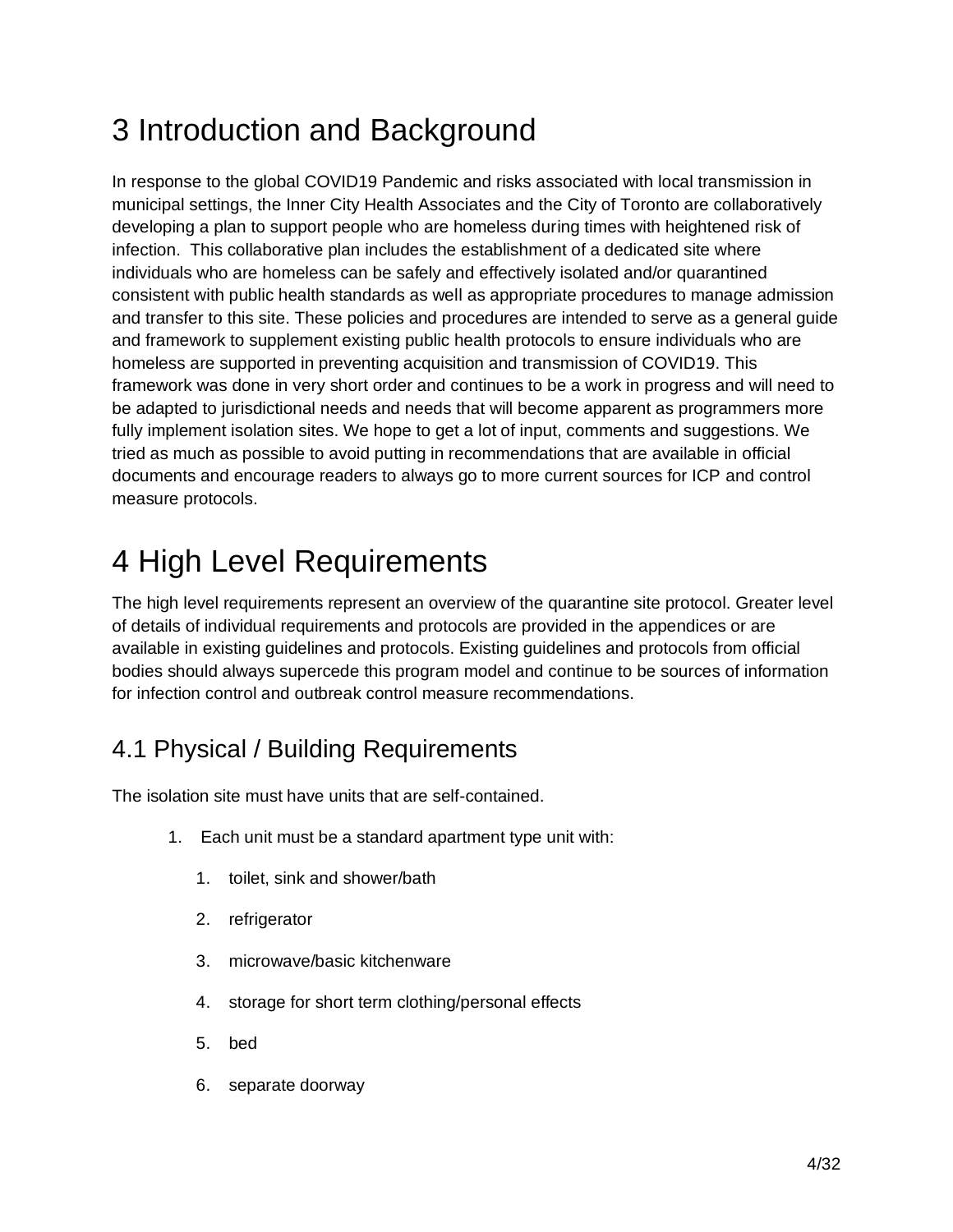7. a means of entering and exiting unit with minimum opportunities for interacting with others

- 2. Units do not require:
	- 1. negative pressure isolation
	- 2. separate ventilation systems
	- 3. separate floors unless risk of interaction with others is identified as a risk

## <span id="page-5-0"></span>4.2 Staged Approach to Quarantine Provision

## <span id="page-5-1"></span>4.2.1 Phases of Quarantine Provision

There are three phases proposed for this protocol including Phase 1 which will support up to five individuals designated as PUI (person under investigation) or confirmed infected with COVID or with Phase 2 focused on up to 50 people in the shelter system designated as PUI (person under investigation) or confirmed infected with COVID. Phase I is being implemented immediately with Phase II being planned for over the coming five days depending on local transmission during Phase 1. Phase III represents widespread community transmission necessitating engagement of additional sites to support group isolation strategies for those infected and engagement of other strategies and social distancing approaches.

Phase I. Immediate Implementation including space for five individuals meeting criteria for quarantine if under investigation or isolation if confirmed

Phase 2. Dedicated space for up to 50 isolation units in response to transmission in Toronto during Phase I implementation

Phase 3. Additional centers engaged in the case of more widespread community transmission within the shelter system in Toronto

## <span id="page-5-2"></span>4.2.2 Grades of Individual Needs

Characterizing the level of individual needs will inform strategies to match appropriate nursing support to meet client needs. There are five grades ranging from minimal needs to those that are not appropriate candidates for management of their quarantine/isolation needs within the shelter system. It is also noted that Grade level may be dynamic over the time of isolation and quarantine and should be re-evaluated as needed. Triage and assessment forms are available in Appendix 8 and 9 of this document

Grade 1 -- These are candidates with a mild clinical course to date, no identifiable risks for severe COVID disease or for challenges in complying with quarantine/isolation protocols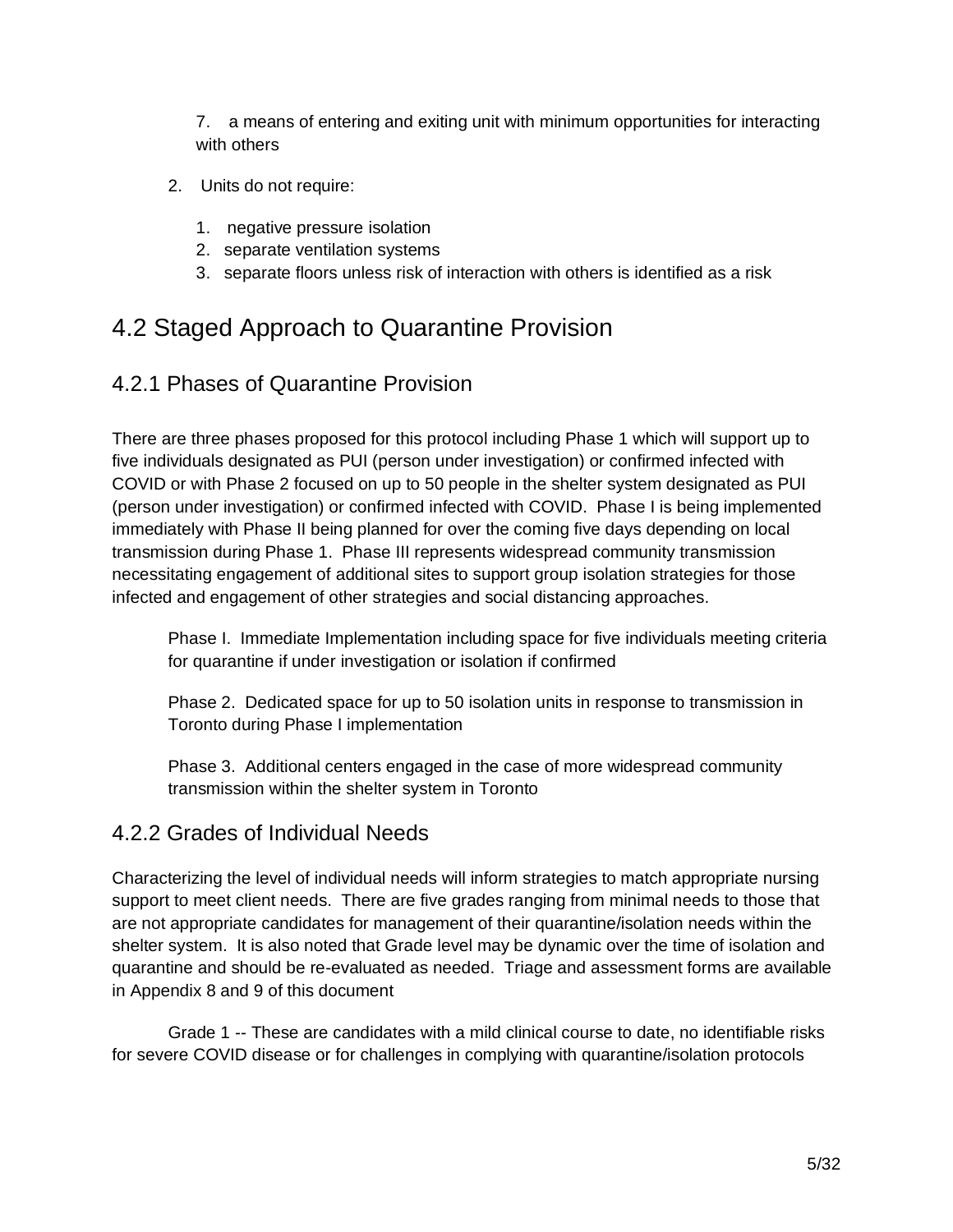Grade 2 -- These are candidates with mild clinical course to date, but have identified risks including being above 55, underlying heart or lung disease, or diabetes requiring additional nursing support

Grade 3 -- These are candidates with identified minimal specific risks for challenges in complying with routine quarantine/isolation requirements requiring Level 1 mental health and addictions peer worker, case management and nursing support

Grade 4 -- These are candidates with significant risks for challenges in complying with routine quarantine/isolation requirements requiring Level 2 mental health and addictions peer worker, case management and nursing support with greater likelihood of flight from room (not more than once or twice per week) or individual requiring more trauma informed care

Grade 5 -- These are individuals with a more severe clinical course, have been identified as being at significant risk for a severe clinical course, or have very significant challenges in complying with quarantine and isolation requirements and are likely not candidates for outpatient shelter based care during isolation or quarantine. Such individuals will be referred to hospital or rehab facility for quarantine as appropriate.

## <span id="page-6-0"></span>4.3 Timing

- Immediate roll out of Phase 1 (3-5 units) quarantine site as of writing of report (0-1 days)
- 2-5 day roll out of Phase 2 quarantine site (5-50 units).

## <span id="page-6-1"></span>4.4 Role of the Site

- 1. To serve as the primary location for isolation and quarantine during Phase I
- 2. To stop or slow down transmission of COVID19 among individuals who are homeless in Toronto
- 3. To serve as a site for high needs quarantine support if Phase II is activated and other shelters begin providing general quarantine support
- 4. To serve as hub / triage / central access for quarantine/isolation sites for subsequent phases

## <span id="page-6-2"></span>4.5 Minimum Staff Requirements

- <span id="page-6-3"></span>4.5.1 Minimum Staff Training
	- 1. Basic training in droplet-based infectious disease transmission including personal protection and control measures
	- 2. Training in correct use of personal protective equipment (PPE) for droplet-based transmission with additional information available here: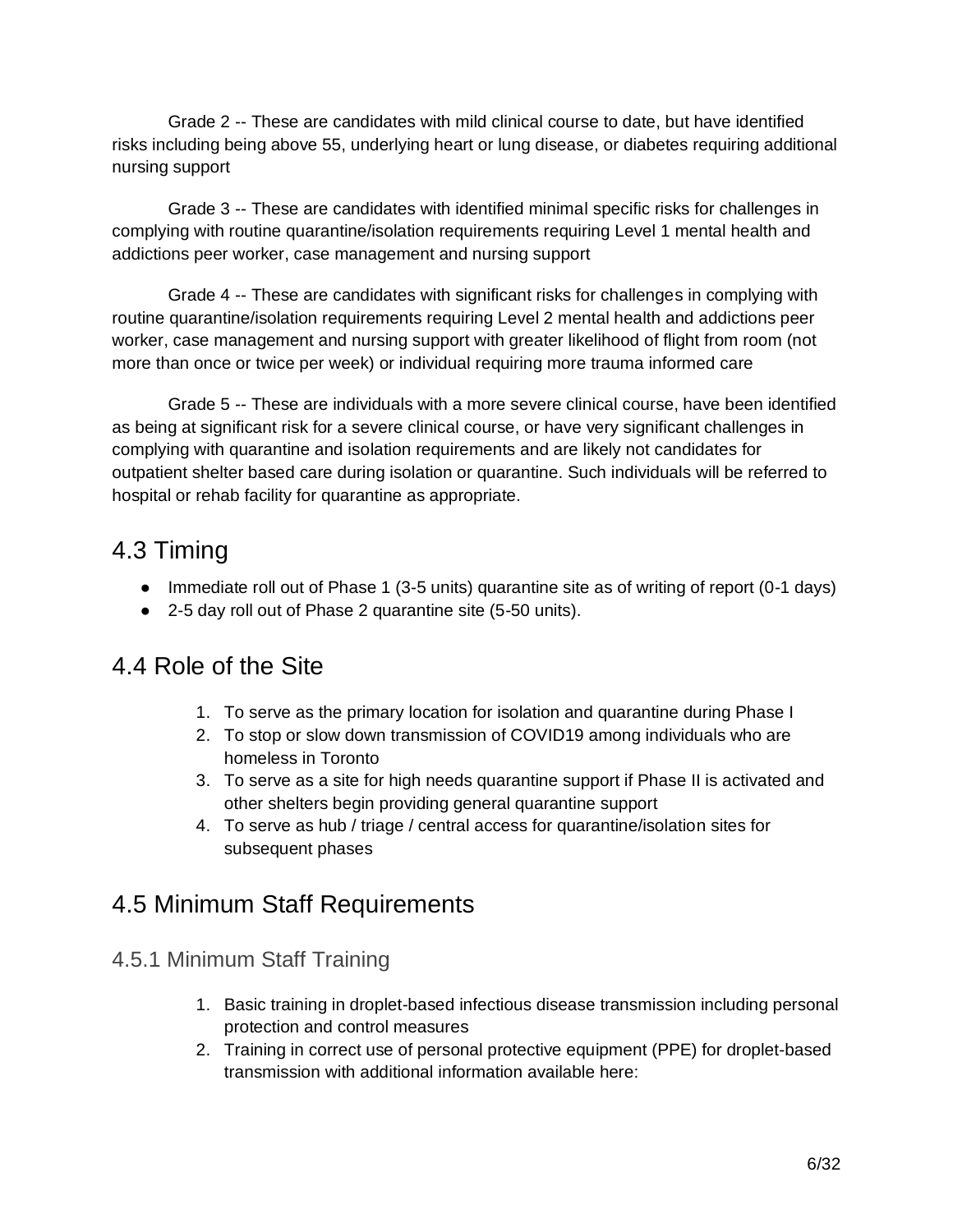[https://www.publichealthontario.ca/-/media/documents/ncov/updated-ipac](https://www.publichealthontario.ca/-/media/documents/ncov/updated-ipac-measures-covid-19.pdf?la=en)[measures-covid-19.pdf?la=en](https://www.publichealthontario.ca/-/media/documents/ncov/updated-ipac-measures-covid-19.pdf?la=en)

- 3. Isolation/quarantine support operational requirements including, but not limited to, the delivery of food, laundry support, cleaning, and general medical needs
- 4. Crisis intervention in response to mental health or compliance events (e.g. individual leaving room against medical advice or requiring first aid) while maintaining infection

## <span id="page-7-0"></span>4.6 Staffing Needs for Different Grades of Care

The goal of support staff is to leverage peer and case management support services as much as possible and then leveraging additional clinical supports including nursing and physician supports.

| <b>Type of Staff</b>                        | <b>Hours Needed</b>  | <b>Number Needed</b>                                   | <b>Notes</b>                                                                                                         |
|---------------------------------------------|----------------------|--------------------------------------------------------|----------------------------------------------------------------------------------------------------------------------|
| Shift leader                                | 24 hours             | 1 for 50 units                                         | To assist with critical<br>incidents, admissions<br>and disharges,<br>support and manage<br>staff                    |
| Counsellor staff<br>(Grade 1-4)             | 16 hours             | 1 for every 25 units                                   | To assist with<br>admission<br>assessments                                                                           |
| <b>Client Service Worker</b><br>(Grade 1-4) | 24 hours             | 1 for every 25 units                                   | To assist with room<br>service, meals                                                                                |
| Peer/Case Manager<br>(Grade 1)              | <b>NA</b>            | <b>NA</b>                                              | <b>NA</b>                                                                                                            |
| Peer/Case Manager<br>(Grade 2)              | <b>NA</b>            | <b>NA</b>                                              | <b>NA</b>                                                                                                            |
| Peer/Case Manager<br>(Grade 3)              | 16 hours             | There is one peer<br>worker needed per<br>15 clients.  | To provide light<br>mental health and<br>addictions support,<br>support nurses when<br>they enter units if<br>needed |
| Peer/Case Manager<br>(Grade 4)              | 24 hours             | There is one case<br>manager needed per<br>15 clients. | Ideally, there is 1<br>peer worker for every<br>case manager,<br>observation of<br>hallway                           |
| <b>Clinical Nursing</b>                     | For Grade I clients, | One nurse per 40                                       | Mostly for admission                                                                                                 |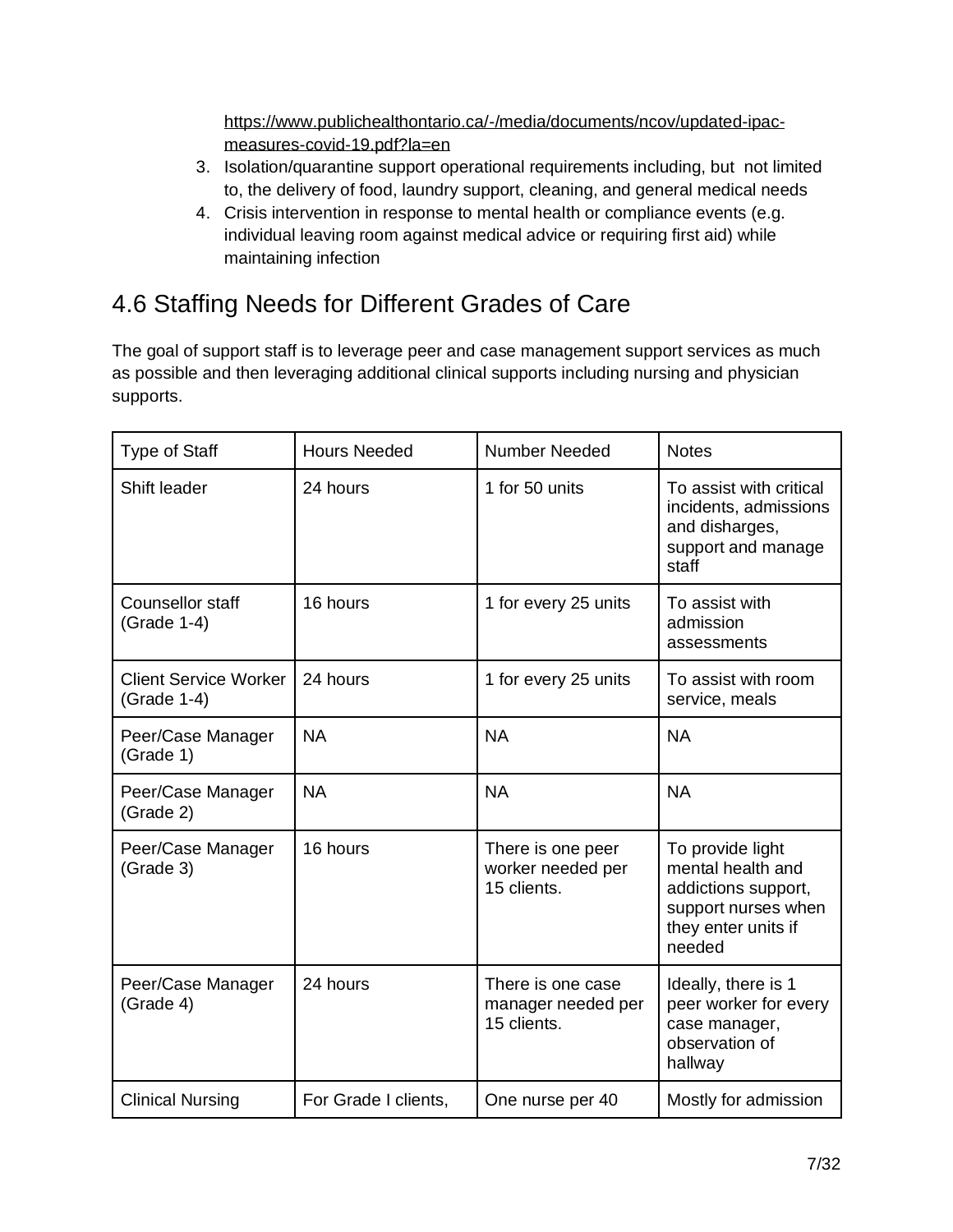| Support (Grade I)                                           | there will be 16 hours<br>of daily nursing                         | clients                     | of new clients                                                                          |
|-------------------------------------------------------------|--------------------------------------------------------------------|-----------------------------|-----------------------------------------------------------------------------------------|
| <b>Clinical Nursing</b><br>Support (Grade 2)                | For Grade 2 clients,<br>there will be 16 hours<br>of daily nursing | One nurse per 20<br>clients | For twice per day vital<br>sign monitoring and<br>medication<br>dispensing as<br>needed |
| <b>Mental Health</b><br><b>Nursing Support</b><br>(Grade 3) | For Grade 2 clients,<br>there will be 16 hours<br>of daily nursing | One nurse per 20<br>clients | Must be supported by<br>peer and case<br>manager support                                |
| <b>Mental Health</b><br><b>Nursing Support</b><br>(Grade 4) | For Grade 2 clients,<br>there will be 16 hours<br>of daily nursing | One nurse per 20<br>clients | Must be supported by<br>peer and case<br>manager support                                |

## <span id="page-8-0"></span>4.7 Minimum Isolation/Quarantine Support

Phase I of this plan includes an immediate need for five rooms available for isolation/quarantine support.

## <span id="page-8-1"></span>4.7.1 Indications

The indications for admission to the dedicated site during Phase I including meeting either the following Criteria 1 or 2 and Criteria 3,4, and 5 representing Grade 1 candidates. Grade 2 and above candidates require higher levels of dedicated clinical nursing or mental health supports and would be candidates for engagement during Phases II and III.

- 1. Individuals who are persons under investigation (PUI)
- 2. Individuals who are confirmed infected with COVID19
- 3. Individuals without risks for severe COVID19 including being older than 55, previously diagnosed with heart disease, lung disease, or diabetes.
- 4. Individuals without specific risks for challenges in complying with routine quarantine requirements including high risk mental health comorbidities, significant cognitive or behavioural impairments, or active substance use disorder
- 5. Individuals with mild or non-existent respiratory symptoms

## <span id="page-8-2"></span>4.7.2 Trigger

No trigger. Phase 1 is being implemented as the basic level of isolation/quarantine support for individuals with homelessness in Toronto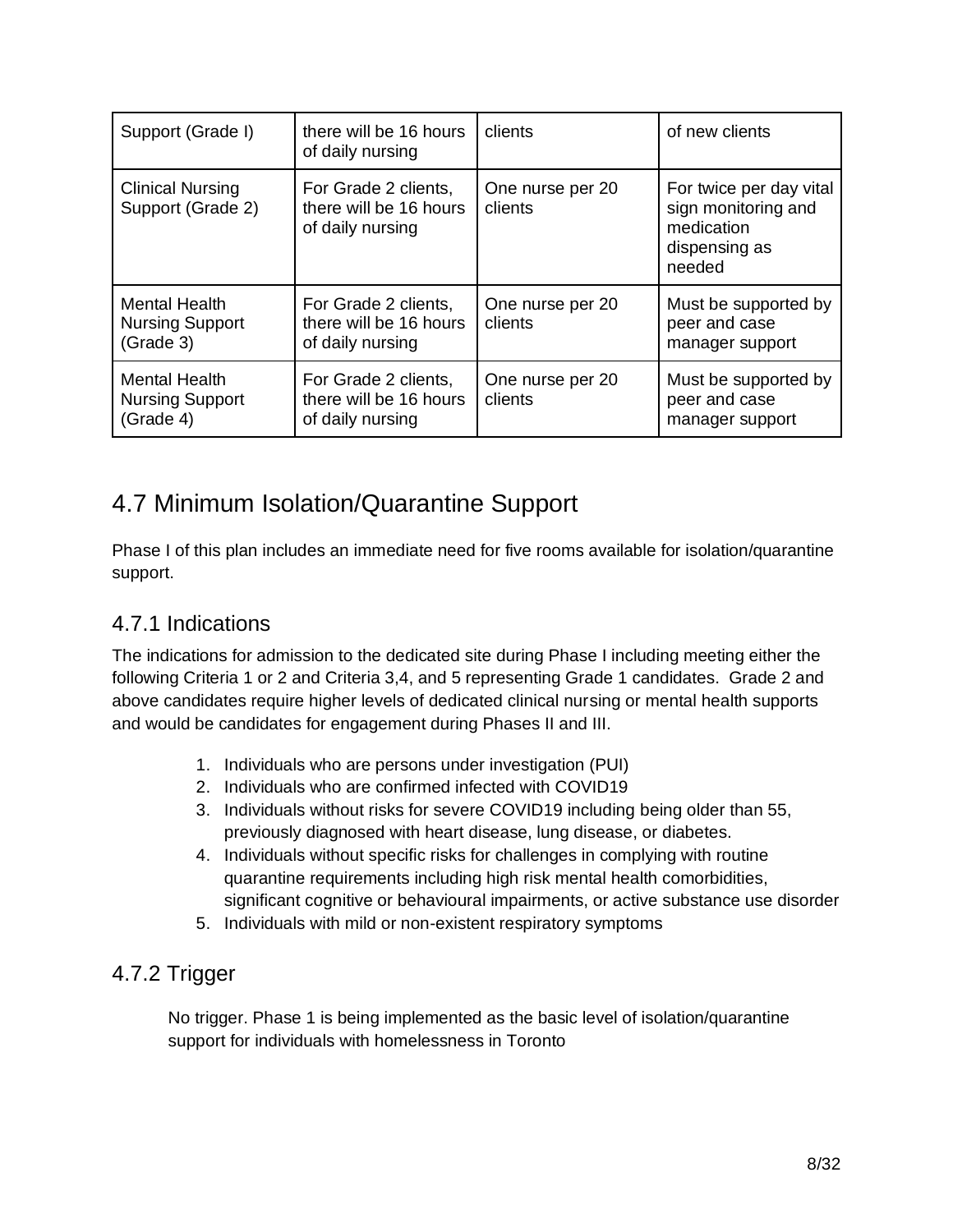## <span id="page-9-0"></span>4.7.3 Components

Minimum isolation/quarantine support will consist of:

#### <span id="page-9-1"></span>4.7.3.1 Activities of Daily Living

- 1) At door delivery of basic toilet and hygiene needs (e.g. toilet paper)
- 2) Provision of clean bed linens and bedding
- 3) At door delivery of food and groceries
- 4) Laundry at door pick up, laundering and return of laundry to each quarantine unit (weekly) using ICP practices below

#### <span id="page-9-2"></span>4.7.3.2 Psychosocial Support

- 1. Telephone room service type support and telephone to make calls outside of site
- 2. Entertainment books, TV, movies if possible

#### <span id="page-9-3"></span>4.7.3.3 Infection Control

COVID19 represents a coronavirus without evidence of the need for any specific infection control measures transcending standard ICP approaches including for cleaning/disinfection of vacated room, handling of laundry, handling of items removed from quarantine unit

- 1. Laundry at door pick up, laundering and return of laundry to each quarantine unit (weekly). Laundry machines can be used with regular soap and do not require cohorting.
- 2. Garbage removed daily using general waste streams with appropriate ICP practices as per regular handling of garbage
- 3. Rooms will be cleaned weekly with standard cleaners including 1:9 dilution of bleach without need for spraying of furniture or ceilings

[https://www.canada.ca/en/public-health/services/diseases/2019-novel-coronavirus](https://www.canada.ca/en/public-health/services/diseases/2019-novel-coronavirus-infection/health-professionals/interim-guidance-acute-healthcare-settings.html)[infection/health-professionals/interim-guidance-acute-healthcare-settings.html](https://www.canada.ca/en/public-health/services/diseases/2019-novel-coronavirus-infection/health-professionals/interim-guidance-acute-healthcare-settings.html)

### <span id="page-9-4"></span>4.7.4 Admission and Discharge Planning

#### <span id="page-9-5"></span>4.7.4.1 Admission Plan Overview

The overview of admission and discharge planning are provided below:

1. An on call MD will receive referral calls from assessment centre sites and emergency departments and determine meeting of eligibility criteria and make a medical assessment of the referred person. In Toronto, the calls are pre-screened by hospital locating.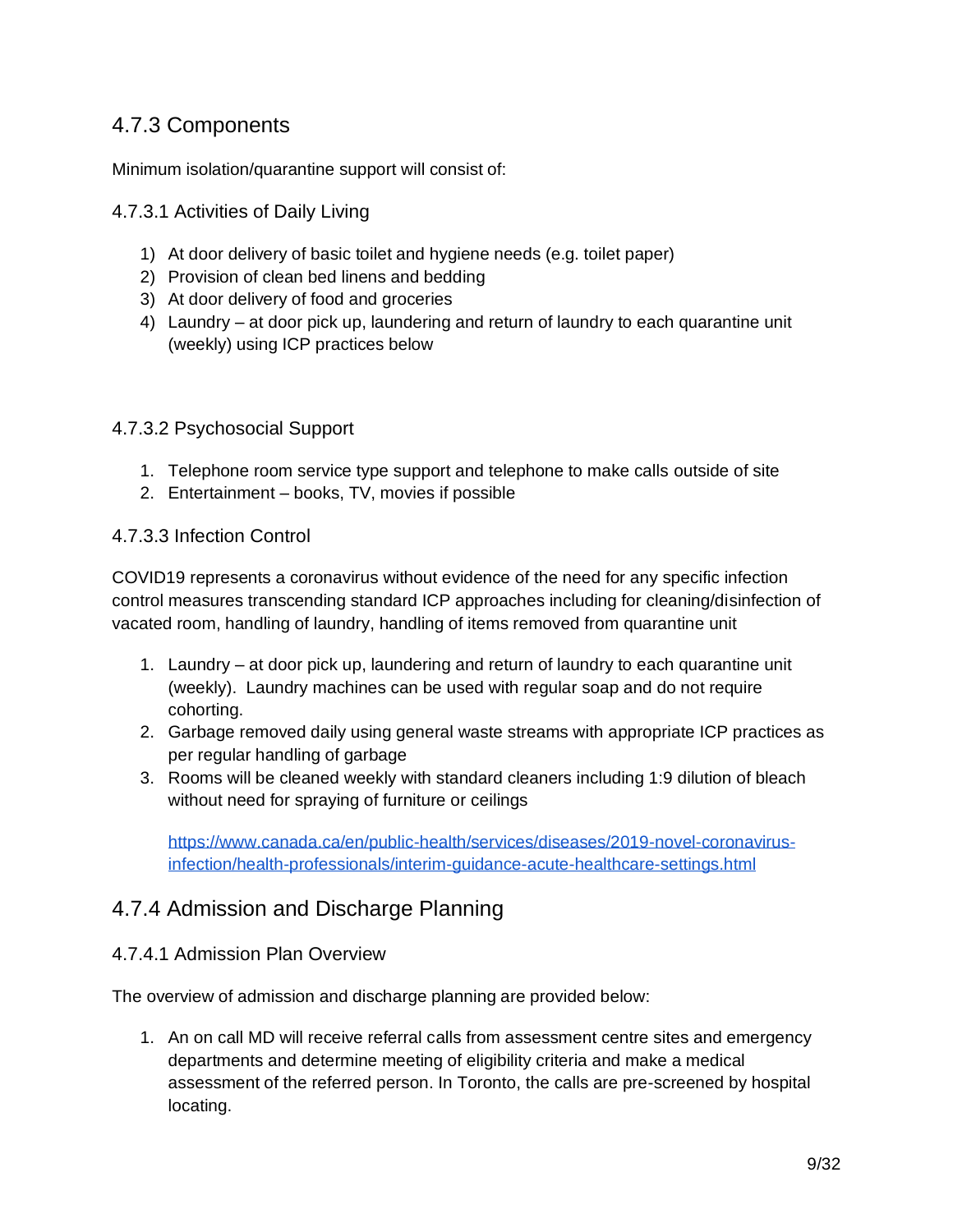- 2. Referrals are entered in a line list and then passed on to counselling staff if the referral is appropriate.
- 3. Counselling staff will contact case management and shelter staff that best know the client to determine what levels of residential support are required by the client to ensure a successful isolation at the site given grade of staffing support available. Counselling staff will fill out assessment form started by physician.
- 4. Each potential person considered for admission will be discussed among the COVID19 response team within ICHA to confirm eligibility and appropriateness for admission during Phase I and II
- 5. The client will be moved to the site using an appropriate transport vehicle that can provide droplet transmission ICP. This is currently in development but appears to require a dedicated vehicle and trained staff as non-emergency medical transport companies do not appear to be sufficient for the needs of the isolation site (do not provide transport for those with risk of COVID19 or response time is >24 hours).
- 6. To minimize risks of transmission upon arrival at the site, the hallway will be cleared after the client has entered the private space as a means of maintaining isolation during entry into quarantine site and delivery and entry into unit by clinical or residential staff depending on training and comfort level of staff and grade of support required by client. Any surfaces touched by individual will be wiped down (e.g. doors, handles).

### <span id="page-10-0"></span>4.7.4.2 Discharge Planning Overview

- 1. The current guidance from the National Institutes of Allergy and Infectious Diseases is that one should be asymptomatic and then have two negative tests for COVID 24 hours apart for individuals that initially tested COVID19 positive. Discharge criteria are still in evolution
- 2. Individuals that are PUI whose initial test results are negative will be discharged without further testing.
- 3. Discharge planning for support back to their regular bed or to the community will be made following isolation/quarantine

### <span id="page-10-1"></span>4.7.5 Admission Plan Detailed Protocol

### <span id="page-10-2"></span>4.7.6 Step 1: Hospital Assessment

- **1. Individual Identified in Community as PUI or Confirmed Infection:** Individual may be identified in community clinic or health/services provider as having (confirmed) or potentially having (PUI) COVID19 infection.
- **2. Individual Transported to Hospital Emergency Department/Assessment Centre:**  Individual transported to local hospital as per current community guidelines (e.g. hospital called, patient transported in private vehicle or ambulance)
- **3. Individual Assessed in Hospital Emergency Department/Assessment Centre:**  Individual is assessed for COVID19 as per current community guidelines in hospital. Individuals identified as being homeless.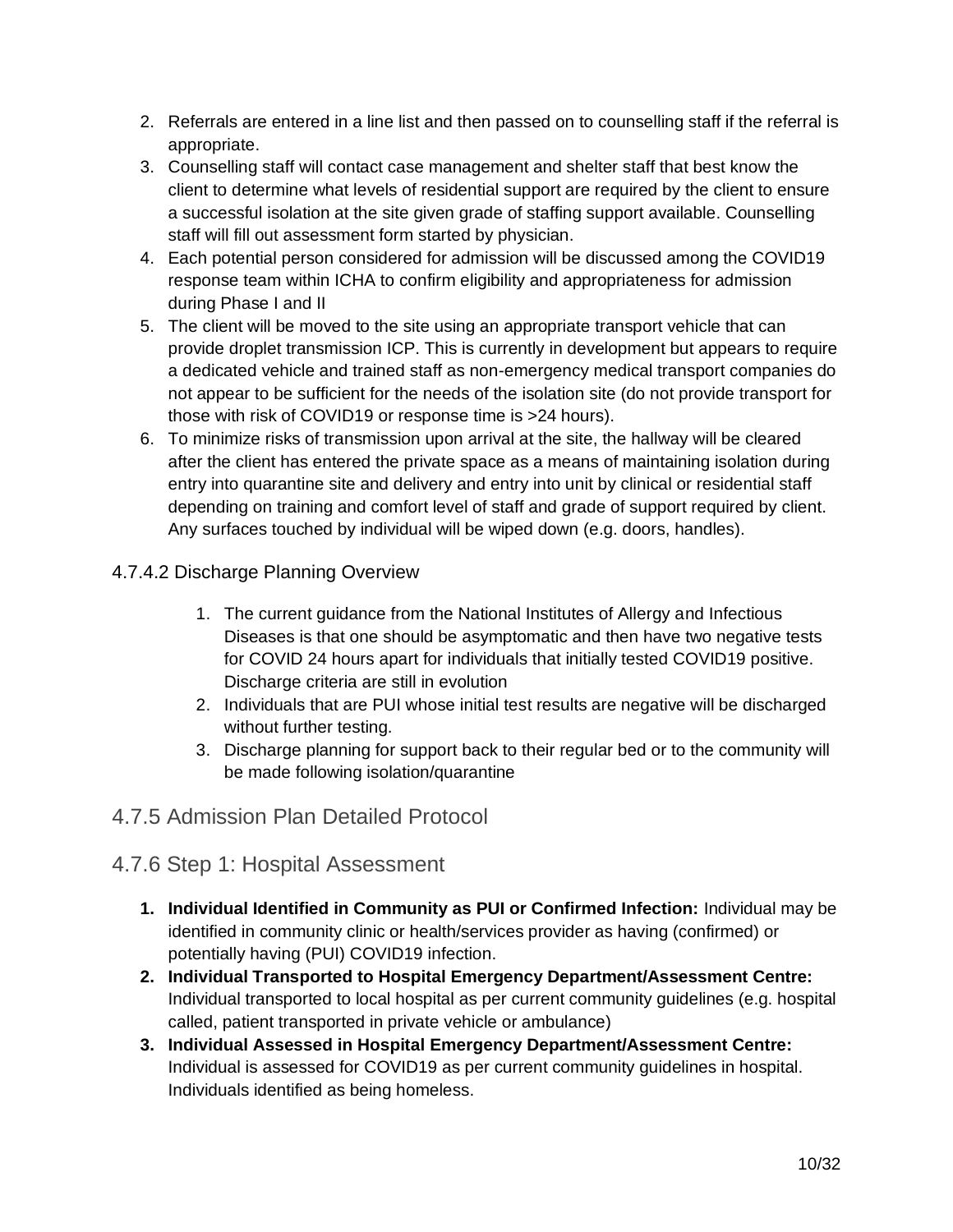4. **Contacting Public Health and Relevant Homeless Service Providers:** Emergency Department Staff Contact Homeless Health Lead Agency MD on call (in Toronto Inner City Health Associates through St. Michael's Hospital locating (416) 864-5431, Shelter and Case Management Service providers as per local memos and guidelines.

### <span id="page-11-0"></span>4.7.7 Step 2: In-Hospital Isolation Assessment

- 5. **MD/Nurse Initial Call to Assessment Centre/Emergency Department:** Provider on call will phone the Emergency Department or Assessment Centre referral site and speak to the MD to assess isolation candidates for purposes of adequate support and appropriateness for the site. Provider will call shelter contact to determine who best knows the individual and contact that shelter to get additional health information relevant to isolation. Provider will fill out an assessment form. Provider will also call the individual case manager to discuss the isolation and obtain additional mental health/substance use information.
- 6. **MD/Nurse Remote Assessment of individual at Assessment Centre/Emergency Department:** The MD/Nurse will fill out assessment form (see appendix) and obtain any other relevant clinical information required for the appropriate care and admission of the individual (see [4.2 Homeless COVID19 Assessment Form\)](#page-21-0)
- **7. MD/Nurse assessor to contact Isolation Site Shift leader:** Shift leader at Isolation Site will be called to discuss referral. If individuals requiring isolation support require a higher level of support than currently implemented at Isolation Site, this will trigger escalation of care protocol at Isolation Site to increase the available support at the site (see [5 Escalation of Available Support\)](#page-19-0).
- **8. Accept Referral From Hospital:** When both MD/Nurse Assessor and Isolation Site Shift Leader agree on accepting the referral, the referring Assessment Centre/Emergency Department will be notified that the referral has been accepted and transportation is being arranged.

## <span id="page-11-1"></span>4.7.8 Step 3: Transportation of Individual to Isolation Site

- 9. **Call to Transportation Service:** MD/Nurse assessor will request that Isolation Site shift leader call transportation service and arrange pick up of individuals from Assessment Centre/Emergency Department and notify Assessment Centre/Emergency Department of the pickup and transportation being arranged. Shift leader will explain the arrival protocol to the Transportation Service. Transportation Service to be given shift leader phone number to be called on arrival.
- 10. **Transportation to Isolation Site**: The client will be moved to the site using an ambulance with strict maintenance of isolation during transport to quarantine site consistent with droplet-based transmission prevention.
- 11. **Preparation for Arrival of Individual:** Shift leader at Isolation Site will inform Isolation Site staff to prepare for arrival of individual at Isolation Site.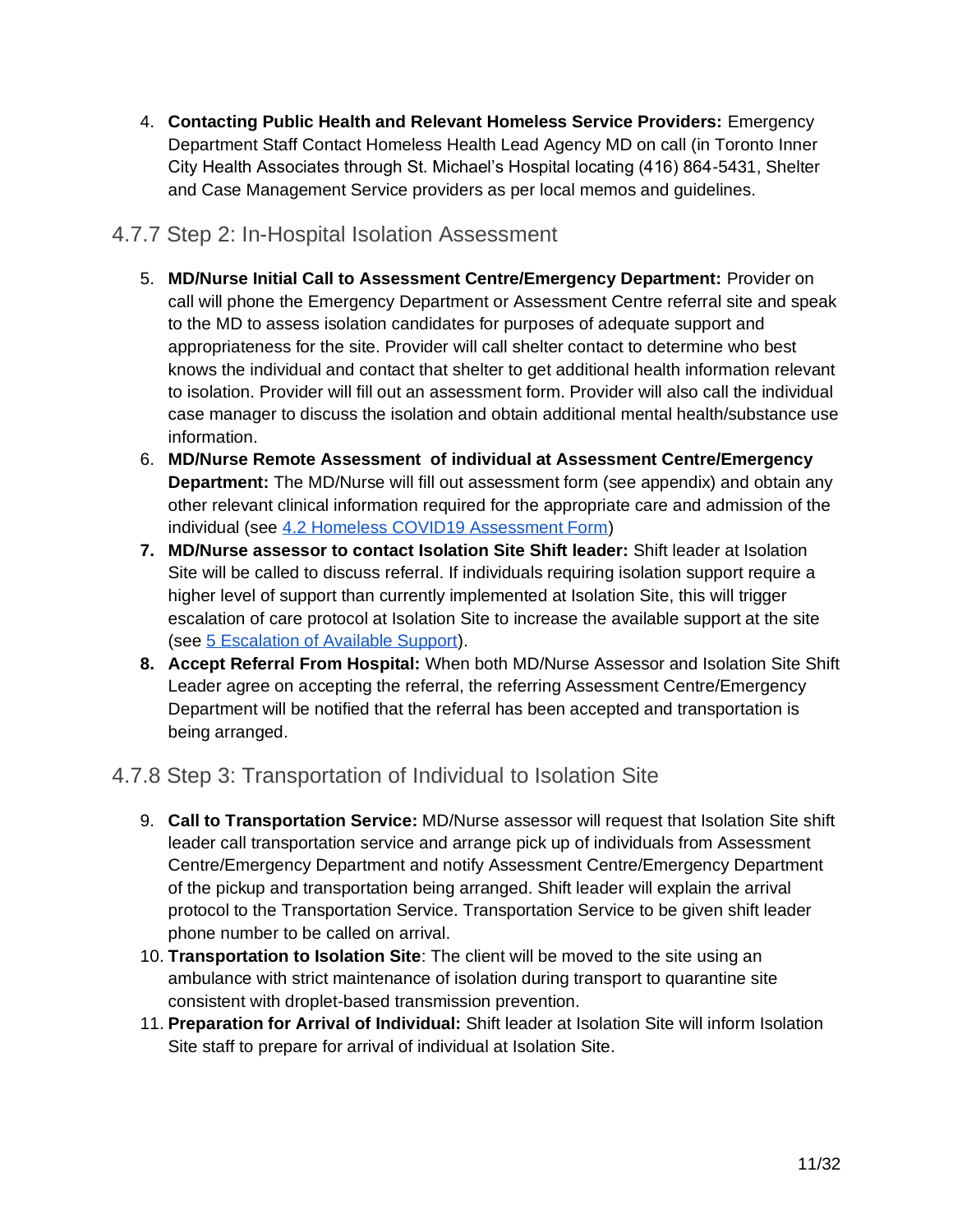## <span id="page-12-0"></span>4.7.9 Step 4: Arrival and Entry into Isolation Unit Protocol

- **12. Transportation Service Arrival:** When transportation service arrives at Isolation Site, Transportation Service to call Isolation Site shift leader
- **13. Clearing of Path to Isolation Unit:** Shift leader will direct staff to have the hallway will cleared and cleaned after the client has entered the private space as a means of maintaining isolation during entry into quarantine site and delivery and entry into unit and clear path to vacant isolation unit room where individual is to be taken.
- **14. Shift Leader/Health Care Staff Led Admission:** When path is prepared, the shift leader/health care staff will don PPE (surgical mask, and gloves) and go to Transportation Service in the parking lot and greet the isolation candidate, ask them to don surgical face mask and then welcome them to the isolation site. The individual will be led to the Isolation Site Unit staying at a distance from the individual. The individual will be asked as much as possible not to touch surfaces along the way.
- **15. Entry into Isolation Unit:** Individual will enter the isolation unit and be familiarized with amenities (bath, TV, telephone) and be provided with number to call if individual requires anything and be informed that they will have all needs delivered to their room (food, toiletry supplies, bedding, change of clothes if required).

## <span id="page-12-1"></span>4.7.10 Discharge Planning

Using [4.7.4.2 Discharge Planning Overview](#page-10-0) criteria, clients will be discharged back to their former shelters when confirmed to no longer be at risk for onward transmission of COVID19.

72 hours before expected discharge, there will be a discussion between the shift leader of the original shelter or site of residence, the existing case manager, the clinical support team during the quarantine to discuss

- 1) Expected discharge date
- 2) Changes to baseline clinical, cognitive, or mental health during the time of quarantine/isolation

24 hours before expected discharge, final details regarding time of discharge and relevant details will be provided with the shelter shift leader.

The client will be supported by commercial transfer to the original shelter without specific PPE requirements for people involved in the transfer

## <span id="page-12-2"></span>4.7.11 Monitoring

Daily staff check in with quarantined individuals:

Staff will obtain the following information twice daily from individuals in isolation:

- 1. Do you have any worsening cough?
- 2. Do you have any difficulty breathing?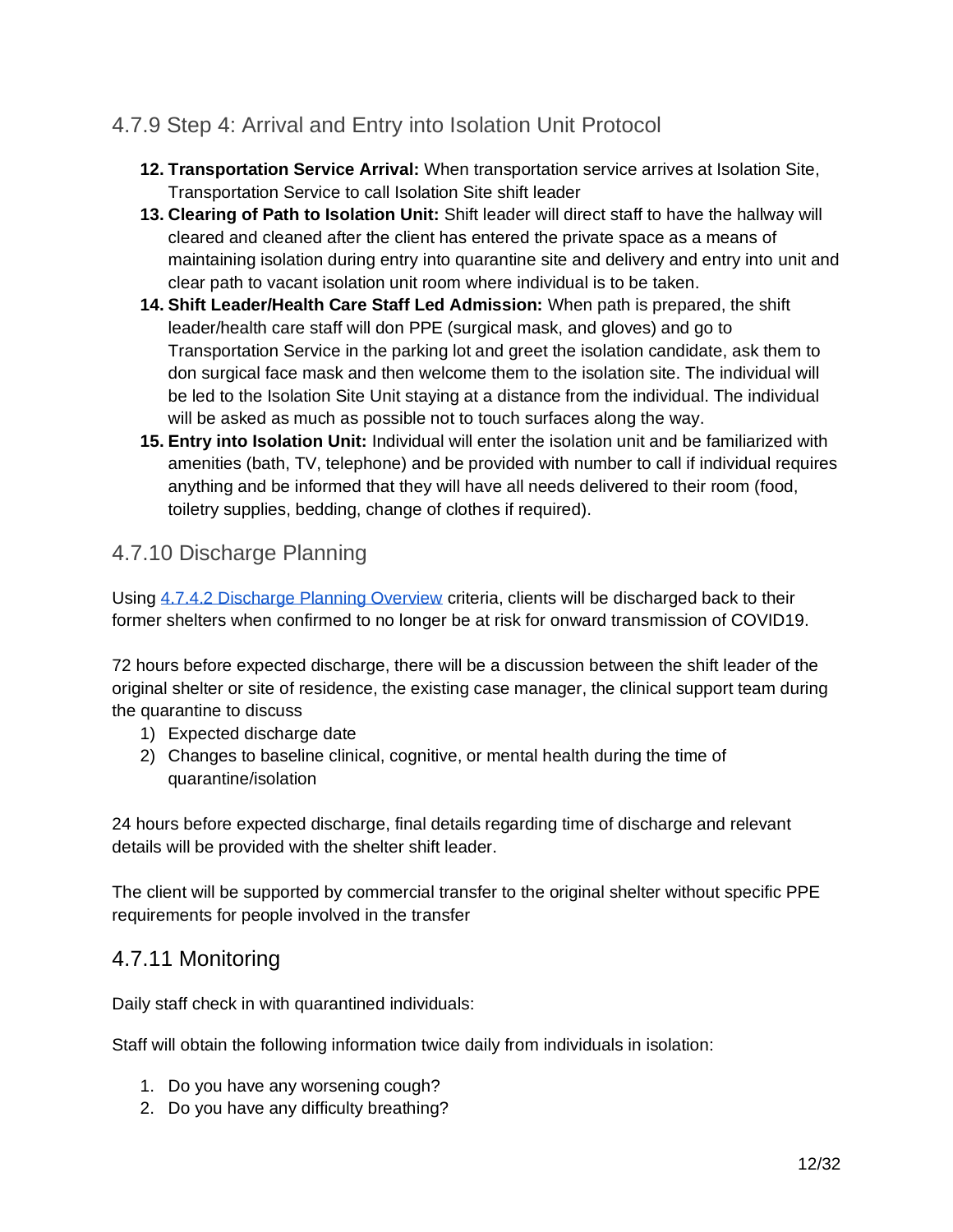#### 3. Do you have any shakes, chills or sweats?

<span id="page-13-0"></span>4.7.11.1 Self-care suggestions for Grade I Clients from Toronto Public Health

#### [Novel Coronavirus \(COVID-19\)](https://www.toronto.ca/community-people/health-wellness-care/diseases-medications-vaccines/coronavirus/)

<span id="page-13-1"></span>4.7.11.2 PHAC Guidelines Precautions for Caregivers

[https://www.canada.ca/en/public-health/services/diseases/2019-novel-coronavirus](https://www.canada.ca/en/public-health/services/diseases/2019-novel-coronavirus-infection/health-professionals/interim-guidance-cases-contacts.html#ph)[infection/health-professionals/interim-guidance-cases-contacts.html#ph](https://www.canada.ca/en/public-health/services/diseases/2019-novel-coronavirus-infection/health-professionals/interim-guidance-cases-contacts.html#ph)

## <span id="page-13-2"></span>4.7.12 Additional Resources For Individuals about COVID19 from PHAC

<span id="page-13-3"></span>4.7.12.1 Primary resources from PHAC

[Coronavirus disease \(COVID-19\) outbreak updates, symptoms, prevention, travel, preparation](https://www.canada.ca/en/public-health/services/diseases/coronavirus-disease-covid-19.html)

[https://www.canada.ca/en/public-health/services/publications/diseases-conditions/covid-19-how](https://www.canada.ca/en/public-health/services/publications/diseases-conditions/covid-19-how-to-isolate-at-home.html)[to-isolate-at-home.html](https://www.canada.ca/en/public-health/services/publications/diseases-conditions/covid-19-how-to-isolate-at-home.html)

<span id="page-13-4"></span>4.7.12.2 Secondary Resources from US CDC

[Print Resources](https://www.cdc.gov/coronavirus/2019-ncov/communication/factsheets.html)

## <span id="page-13-5"></span>4.7.13 Health Care Supports

The primary clinical support model is driven by nursing care with additional clinical support available by MD on call

- 1. **Self Reported Worsening symptoms**: Individual in isolation can call Isolation Site staff at any time if they experience any worsening of symptoms
- 2. **On Call Health Providers:** Isolation Site Staff can Health Provider on call at any time (24/7) if there are any concerns with the admitted individual in isolation at 289-212- 6843.
- **3. Delivery of personal medications:**Isolation Site staff will receive medications delivered from local pharmacies as ordered by On call health providers as required or patient, if independent, can take their own medications.

### <span id="page-13-6"></span>4.7.14 Worsening Illness Procedure

1. If there is clinical deterioration including increasing shortness of breath, increasing fever, or worsening level of consciousness, call ambulance and inform emergency services that this is a client infected or under investigation with COVID19.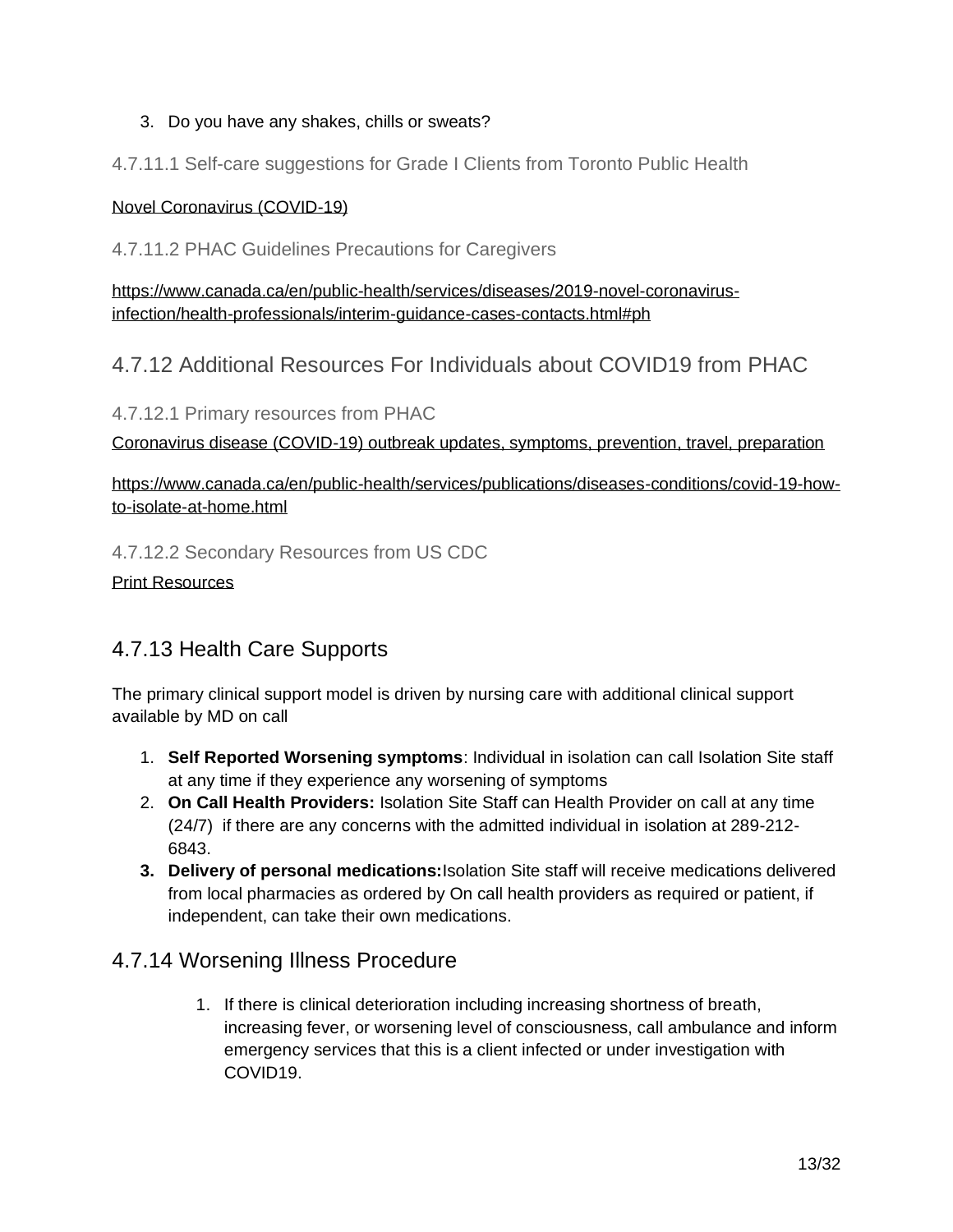2. To minimize risks of transmission upon movement to the ambulance, the hallway will be cleared and cleaned after the client has exited the private space as a means of maintaining isolation during exit from the quarantine site and movement to the ambulance

## <span id="page-14-0"></span>4.7.15 Deteriorating Health Status While at Isolation Site

There will be assessments of health condition of clients every 12 hours including monitoring vitals monitoring and recording HR, RR, O2sat, BP, Temp as required based on symptom identification by client or staff. A COVID specific vitals flow sheet will be used for all clients to facilitate transfer between different nursing and support teams.

If a client is clinically deteriorating, they can be moved from Grade 1 support which is passive to Grade 2 or above support which includes greater level of clinical support.

The on call MD will be called if any of the following criteria are met:

- 1) O2 sat <92% or 5% lower than baseline
- 2) Systolic BP < 105
- 3) RR >20
- 4) HR>100
- 5) Tympanic Temp >37.6

An assessment will be made as to whether to maintain current level of care, increase clinical support, increase non-compliance mental health support, or ask for the person to be transferred via ambulance back to a tertiary care center

## <span id="page-14-1"></span>4.8 Grade 2 Clients Nursing Isolation/Quarantine Support

Higher levels of nursing support will be required for Grade 2 clients with a greater risk of severe illness from a COVID19 infection but where there are no identified risks for difficulties in following isolation/quarantine including cognitive impairments or conflict with staff. Grade 2 individuals may require greater level of monitoring or support in case of worsening illness. Triage and detailed assessment forms are available in the appendix to guide an assessment of service needs to maintain quarantine and isolation during the time of the epidemic of COVID19 with a range from being able to manage independently to requiring case management with either less than or greater than six hours, or long-term care equivalent support 24/7. If the client is determined to be Grade 5 requiring the equivalent of 24/7 support, then they are likely not an appropriate candidate for shelter-based care during the time of local transmission.

#### <span id="page-14-2"></span>4.8.1 Indications for Grade 2

- 1. Individuals with risk factors for severe COVID19 illness (>=55 years old, presence of high risk physical health comorbidities (e.g. heart disease, lung disease, diabetes)
- 2. Individuals who are able to take their own medications and accurately self monitor for worsening symptoms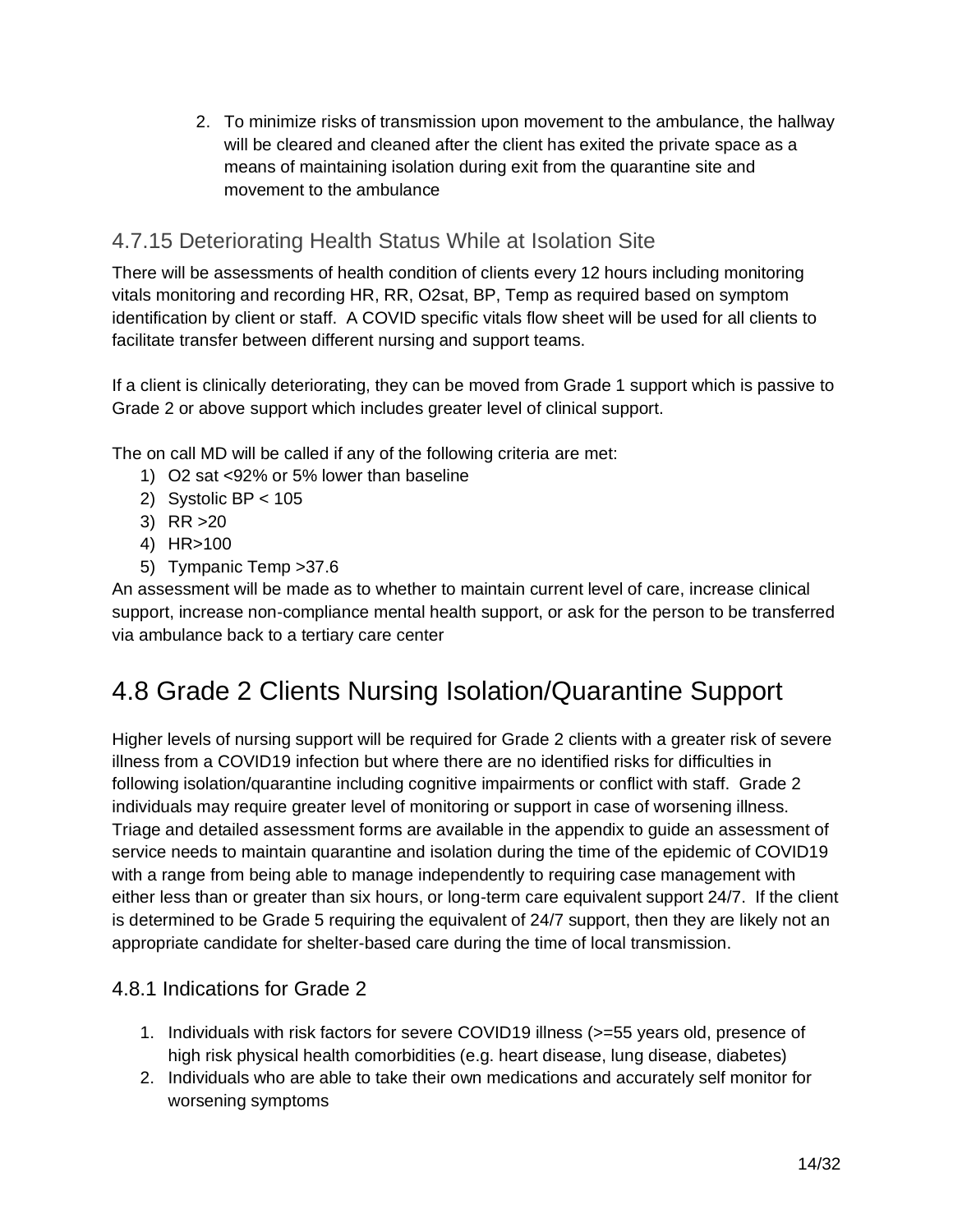3. Individuals who have no history of conflict with staff and are expected to be compliant with isolation or quarantine requirements

### <span id="page-15-0"></span>4.8.2 Trigger

- Referral of individual to isolation/quarantine site representing Grade 2 based on assessment form available in appendix which includes clients with risk factors for severe COVID19 illness requiring additional nursing support but able to take medication and follow instructions

### <span id="page-15-1"></span>4.8.3 Components

Grade 2 nursing isolation/quarantine services will consist of:

All components of Grade 1 isolation/quarantine support

Plus:

#### **Health Care Support**

- 1. 0800 to 2359 (16 hours per day) presence of an onsite nurse
- 2. Personal medication dispensing as required
- 3. 24 hour physician on call support to nursing team

#### **Monitoring to assess changes in Grades**

1. Similar to Grade 1 clients with monitoring every 12 hours vitals monitoring and recording (HR, RR, O2sat, BP, Temp) or as required based on symptom identification by client or staff

#### **Admission Planning**

Based on the results of the assessment form, the intake team will develop a differentiated management plan during admission to ensure appropriate level of nursing support in place with sufficient monitoring to assess changes in clinical status.

#### **Discharge Planning**

Discharge planning will leverage a similar process to that proposed for Grade 1 clients

## <span id="page-15-2"></span>4.9 Grade 3 Support for Level I Mental Health and Substance Use Isolation/Quarantine Support

Grade 3 individuals include those requiring specialized mental health and addictions support services given a history of poorly controlled mental illness or substance use disorders. Without adequate supports, Grade 3 individuals with active and or poorly controlled mental illness or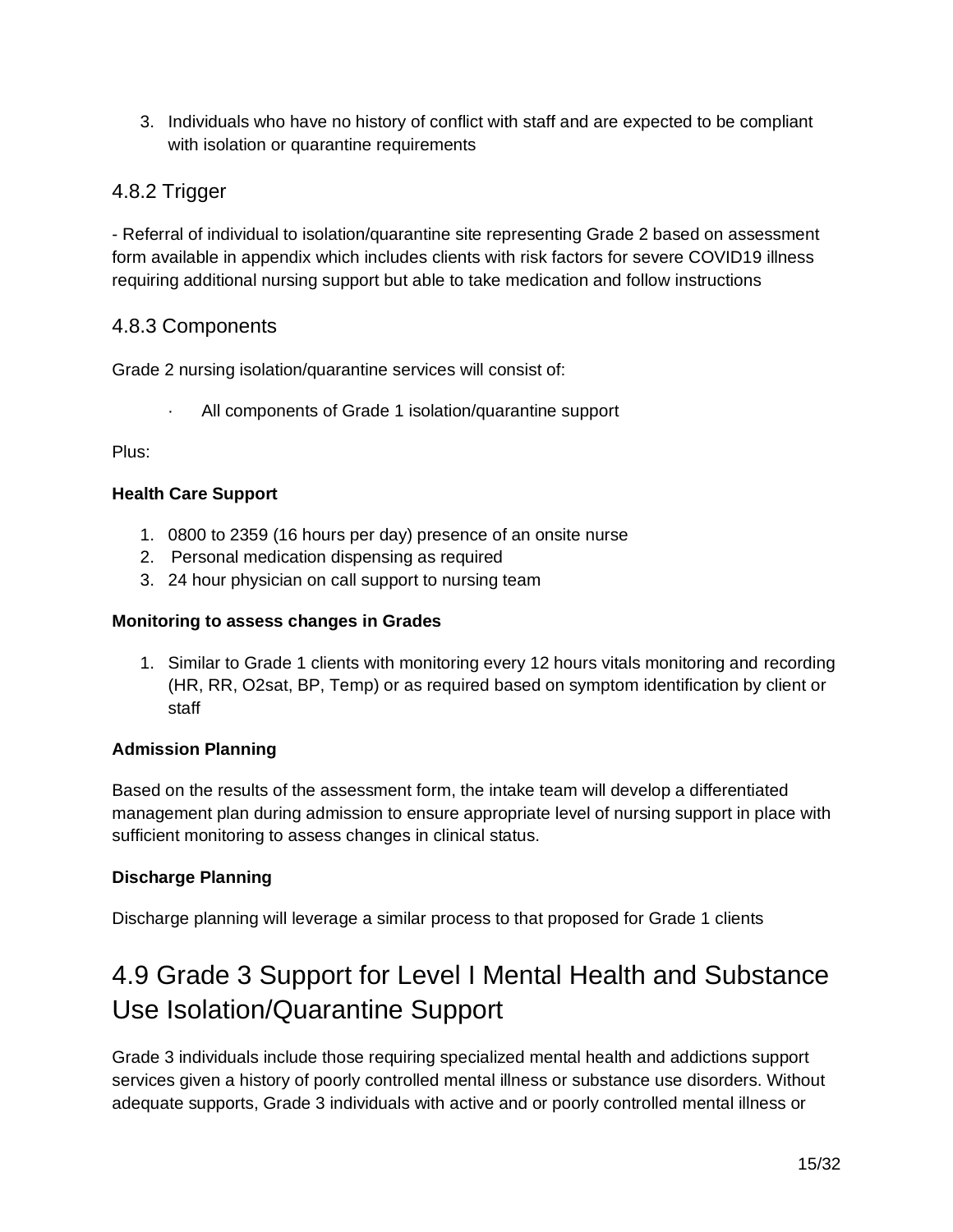addiction could be at risk of failing to heal and successfully complete self-quarantine. Notably, Grade 3 individuals may or may not have identified risks for a more severe clinical course of COVID with the assessment facilitating the evaluation of differentiated clinical and mental health services.

### <span id="page-16-0"></span>**4.9.1 Indications**

- 1. Poorly controlled mental illness requiring monitoring (at least weekly and as often as daily), more frequent assessments and adjustments to treatment (at least weekly)
- 2. Poorly managed substance use requiring monitoring (at least weekly and as often as daily), more frequent assessments and adjustments to treatment (at least weekly and as often as daily)

### <span id="page-16-1"></span>**4.9.2 Trigger**

Individual referred for quarantine meeting represents a Grade 3 client

### <span id="page-16-2"></span>**4.9.3 Components**

High risk nursing quarantine support will consist of:

- All components of Grade 1 self quarantine support
- The individual will be assessed if also requires the clinical support for Grade 2 clients including high risk nursing support

Plus:

#### **Admission Planning**

- 1. The intake process will include a similar assessment to Grade 2 clients with addition of a physician experienced in mental health or substance use disorder care or specialized nursing admission assessment form completed facilitating planning for differentiated services.
- 2. Differentiated services including mental health or substance use supports organized prior to admission
- 3. Depending on assessed need, Grade 3 clients may be accompanied by mental health support worker in PPE throughout the transfer from the hospital to the shelter system

#### **Discharge Planning**

- 1. Discharge planning will include the processes proposed for Grade 1 clients
- 2. Depending on assessed need, Grade 3 clients may require being accompanied by support staff without specific needs for PPE during the transfer process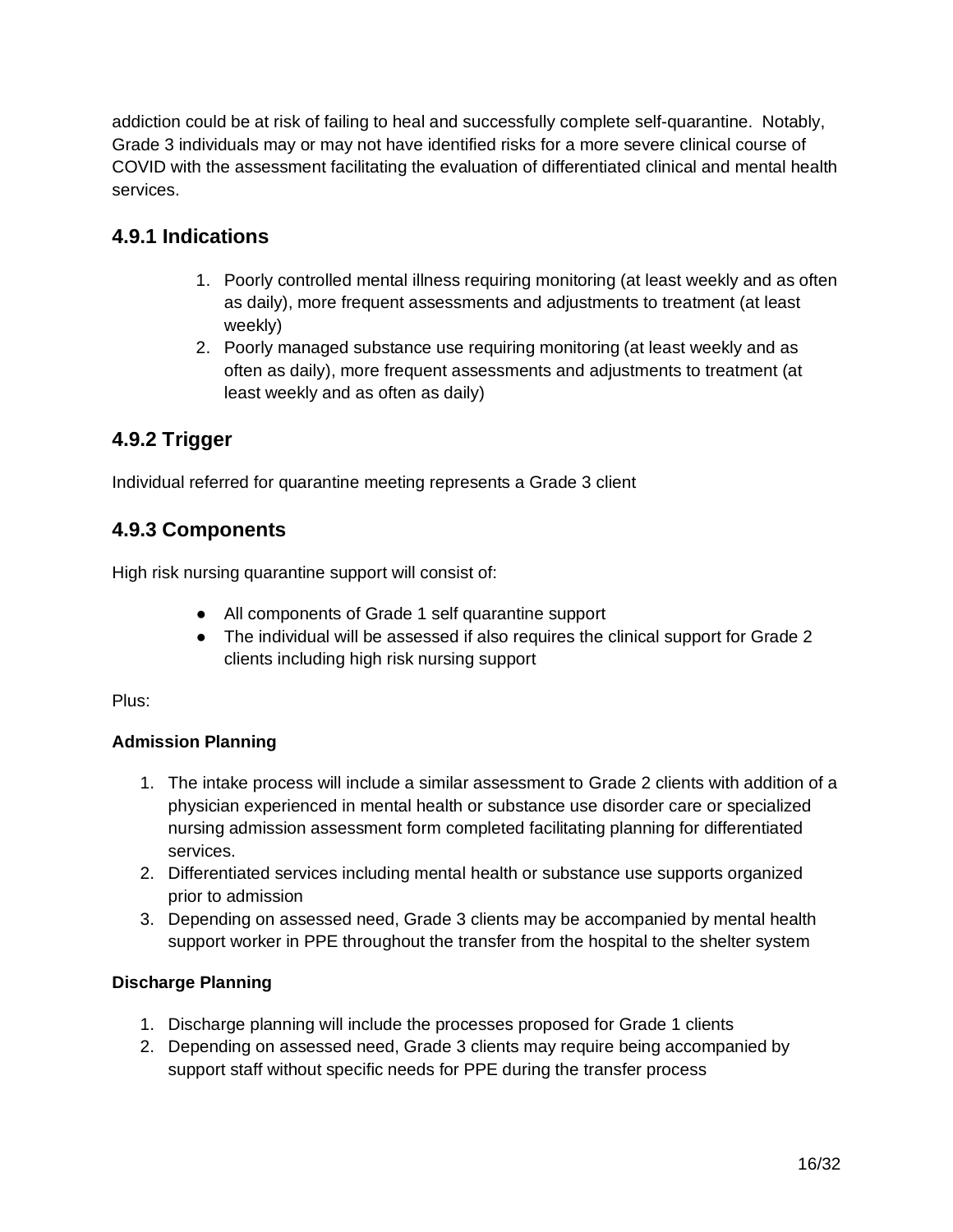#### **Mental Health and Substance Use Supports**

- 1. Nursing will be available at the same level as for Grade 2
- 2. Peer support workers and or mental health and substance use disorder case management staff will provide support as per the staff matrix table 4.6 Minimum Staffing **[Needs](#page-7-0)**
- 3. Experienced primary care mental health MD or psychiatrist with shelter based experience will be available as on call support
- 4. On a weekly basis, an on site assessment of mental health symptoms will be completed by experienced primary care mental health MD or psychiatrist with shelter based experience

#### **Specialized Substance Use Supports**

1. Specialized safe supply harm reduction prescribing of opiates, stimulants or alcohol as required

## <span id="page-17-0"></span>**4.10 Grade 4 Support for Level II Mental Health and Substance Use Isolation/Quarantine Support**

Grade 4 clients represent those with higher levels of trauma, DBT (Dialectical Behaviour Therapy), and neuropsychologically informed mental health and addictions support will be provided for individuals who are at significant risk of difficulties such as aggression, self harm, disorganization, or impulsivity. Such outcomes or incidents could put the individual at higher risk of morbidity and mortality related to COVID and for not successfully completing their isolation period. Underlying reasons for individuals to be classified as Grade 4 include severe mental illness, severe cognitive impairments, heavy uncontrolled substance use, or a combination of these. Notably, Grade 4 individuals may or may not have identified risks for a more severe clinical course of COVID with the assessment facilitating the evaluation of differentiated clinical and mental health services.

#### **Indications**

- 1. Mild to low moderate risk of aggression, self harm, disorganization or impulsivity
- 2. Mild flight from room risk

#### **Exclusions**

- 1. Moderate to severe aggression, disorganization or impulsivity
- 2. Moderate to severe flight from room risk
- 3. Active ideation of self harm or harm to others

#### <span id="page-17-1"></span>**4.10.1 Components**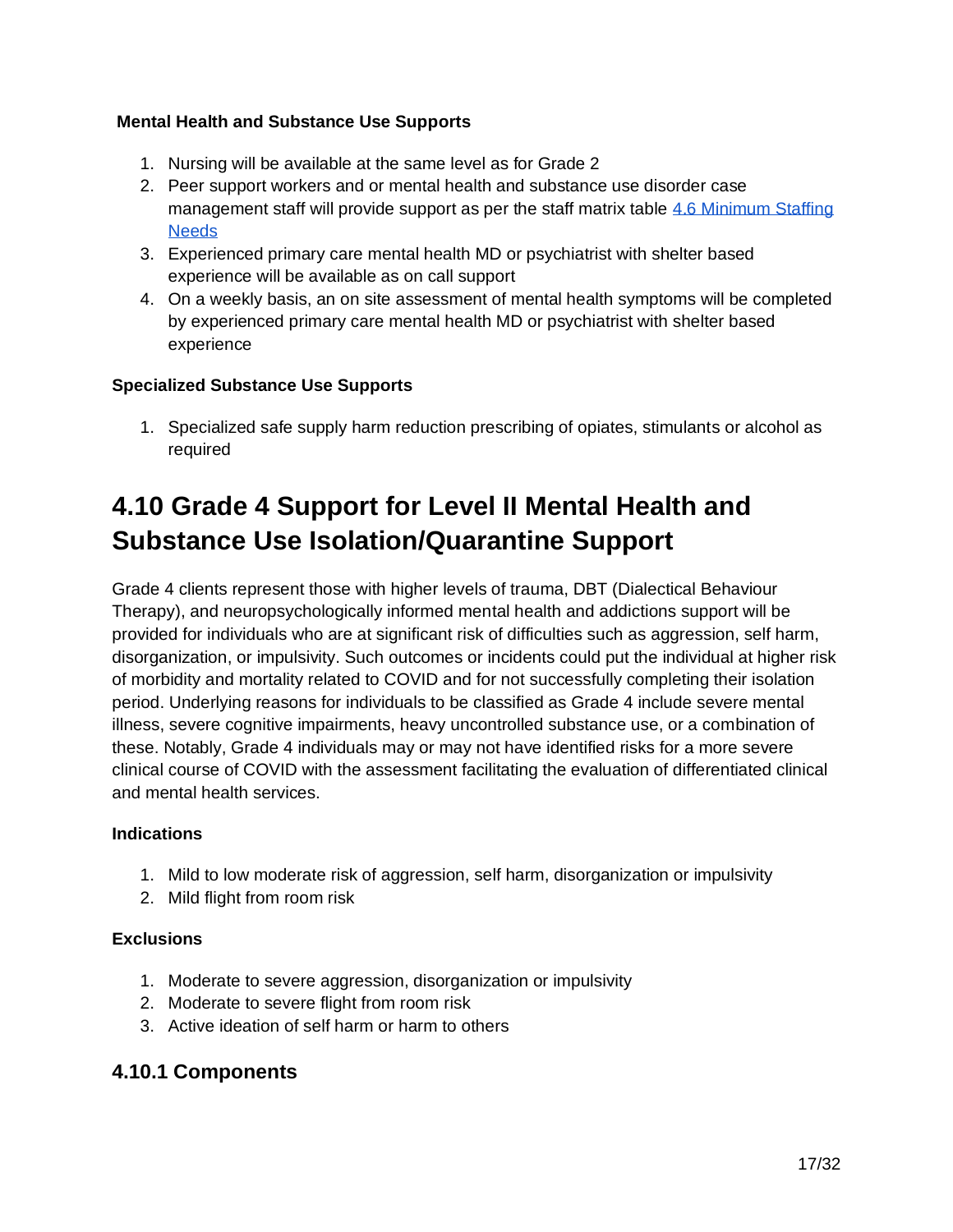High risk nursing quarantine support will consist of:

- All components of Grade 1 self-quarantine support
- All components of Grade 3 mental health and substance use self quarantine support
- The individual will be assessed if also requires the clinical support for clients receiving Grade 2 and 3 support including high risk nursing support

Plus:

#### **Monitoring**

1. Monitoring of door or hallway for individual leaving the room by peer worker

#### **Mental Health Support**

- 1. Case Manager or peer support worker will be available for up to 16 hours per day with a daily assessment of mental health symptom or as per [4.6 Staffing Needs for Different](#page-7-0)  [Grades of Care](#page-7-0)
- 2. On site 24-7 trauma informed staff on site, skilled in de-escalation

#### **Admission Planning**

- 1. The intake process will leverage a similar assessment to Grade 2 clients with addition of mental health and substance use physician or specialized nursing admission assessment form completed facilitating planning for differentiated services.
- 2. Differentiated services including mental health or substance use supports organized prior to admission
- 3. Grade 4 clients will be accompanied by mental health support worker in PPE throughout the transfer from the hospital to the shelter system

#### **Discharge Planning**

- 1. Discharge planning will include the same process to that proposed for Grade 3 clients
- 2. Grade 4 clients are expected to require being accompanied by support staff without specific needs for PPE during the transfer process

## <span id="page-18-0"></span>4.11 Grade 5 Client Isolation/Quarantine Support

Grade 5 individuals include those individuals with severe clinical courses or Level III Mental Health and Substance use necessitating 24/7 institutional care which exceeds what is possible to provide in community settings. Such individuals will be referred to stay in a hospital or secure institutional quarantine e.g. WestPark hospital.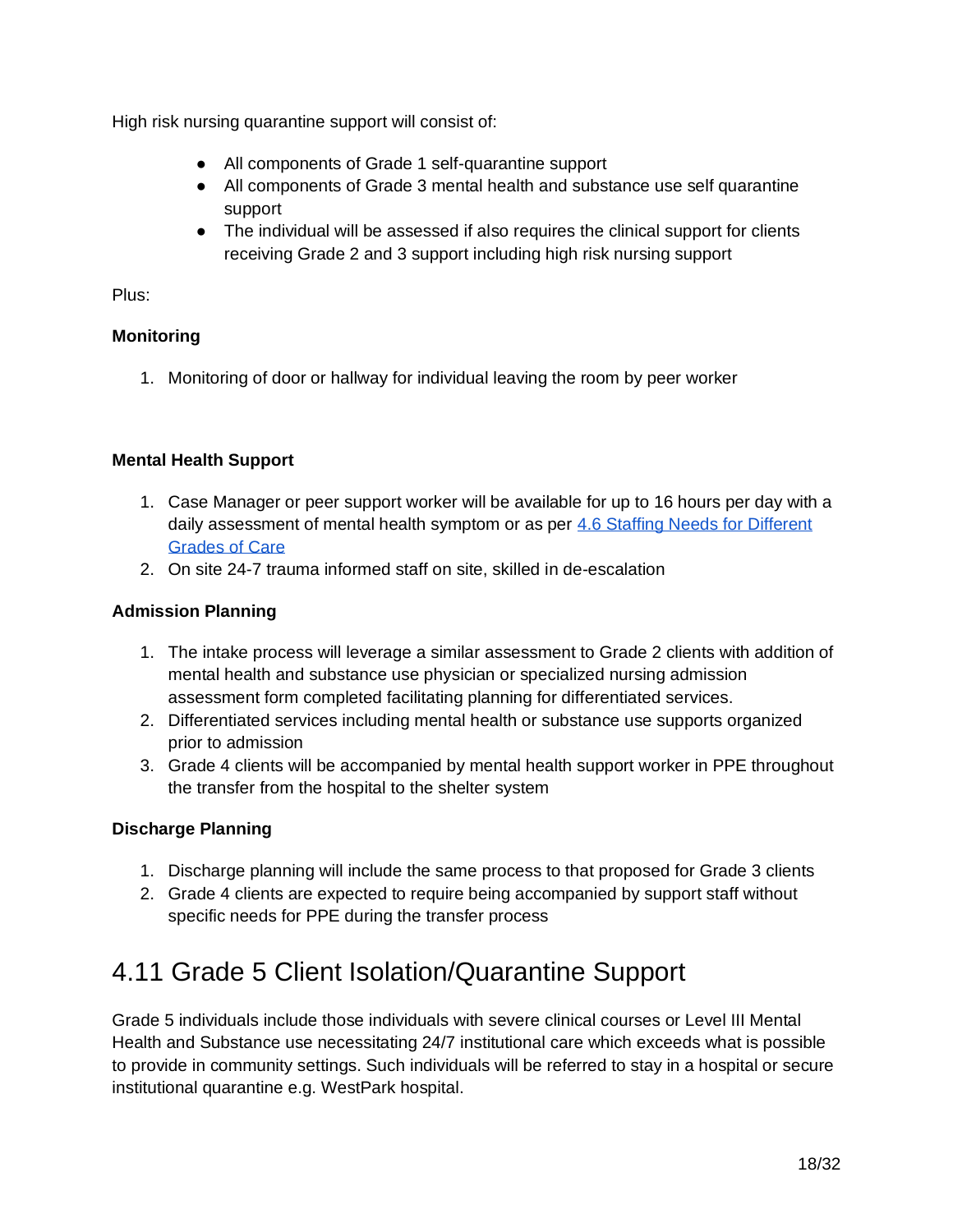# <span id="page-19-0"></span>5 Escalation of Available Support

At the opening of the isolation site during Phase I or early Phase II, program developers will be starting with minimum levels of support while additional resources are being identified. Individuals requiring higher grades of support will preferably be cared for in hospital while the isolation site is escalated. At times individuals will refuse hospital care and may return to their shelter which is suboptimal and could expose further individuals who are homeless. This and other factors will force escalation to higher grades of support. Escalation involves identifying the staff, obtaining contracts with agencies and individuals for the support required. This will present administrative challenges that will be uniquely solved in different jurisdictions.

# <span id="page-19-1"></span>6 Additional Strategies and Phase III Planning

In the context of widespread community transmission, additional infrastructure will be necessitated beyond what is described for Phase I representing planning for up to 5 individuals and Phase II representing planning for up to 50 individuals. In the context of widespread transmission, additional strategies may include:

- 1. increasing capacity by cohorting 2-3 individuals per room who have been confirmed to have COVID19.
- 2. cohorting individuals with similar levels of care requirements into same area (e.g. on one floor/level or part of building
- 3. using additional buildings available to the city to further cohort those infected or, separately, those under investigation.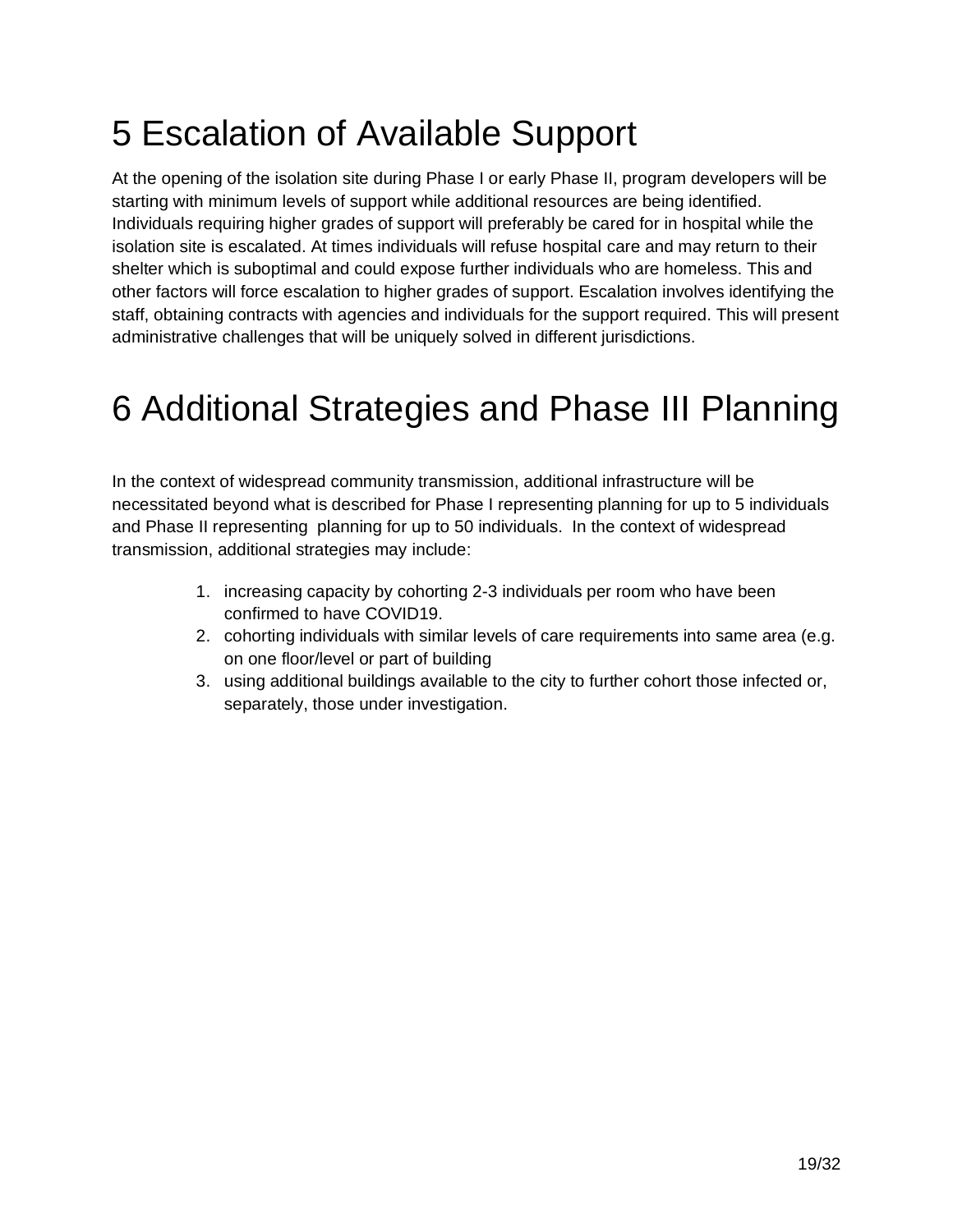# <span id="page-20-0"></span>7 Appendix 1 Triage and Assessment Forms

## <span id="page-20-1"></span>7.1 Homeless COVID19 Triage Form

The following questions will determine eligibility for support options available through the City of Toronto's programs for those experiencing homelessness

- 1) Status of Diagnosis
	- a) Is the individual a person under investigation for COVID 19
	- b) Does the person have a confirmed diagnosis of COVID 19
- 2) Does the client meet any of the following identified risks including being older than 55, previously diagnosed with heart disease, lung disease, or diabetes.
- 3) In your best estimation, what level of support would this individual (due to mental illness, substance use difficulties, cognitive impairment etc.) require in order to maintain quarantine/isolation during the outbreak (please check):

Level 1: This person is independent in the community and requires no special support.

Level 2: Case management: This individual would require 1-5 hours case management support per week in the community

Level 3: Case management: This individual would require 6 hours or more per week in the community (ICM, ACT, FACT etc.)

Level 4: [ ] 24/7 non-clinical: This individual would require presence of 24/7 on site staffing without full time nursing or full time behaviour therapists (boarding home; tolerates co-living)

Level 5: Long-Term Care equivalent: This individual would require presence of 24/7 on site staffing including full time nursing and or full time behaviour therapists

Level 6: Institutional based care This individual would require presence of 24/7 on site staffing specially trained to support individuals who experience frequent and severe conflicts or difficulties with staff in average programs with 24/7 staffing.

- 4) Does the client have mild or non-existent respiratory symptoms?
	- a) Yes
	- b) No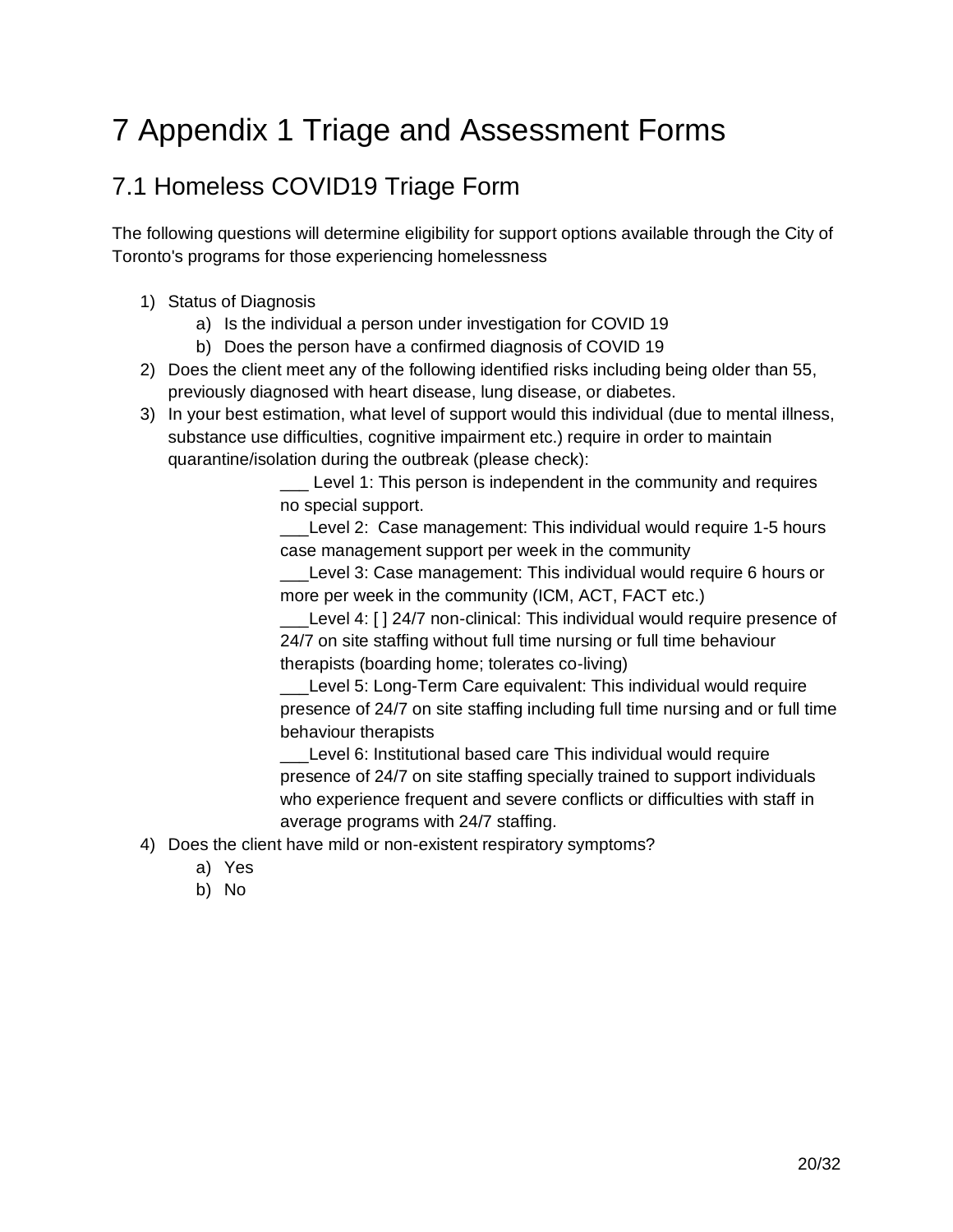## <span id="page-21-0"></span>7.2 Homeless COVID19 Assessment Form

| <b>Individual Identification</b>                      |                                                                                                    |
|-------------------------------------------------------|----------------------------------------------------------------------------------------------------|
|                                                       |                                                                                                    |
| Date of Birth (DD/MM/YYYY): ______________________    |                                                                                                    |
|                                                       |                                                                                                    |
|                                                       |                                                                                                    |
|                                                       |                                                                                                    |
| <b>Sources of Information:</b>                        |                                                                                                    |
| Discharge Hospital                                    | No [] Yes[]                                                                                        |
|                                                       |                                                                                                    |
| Shelter/Site of Residence                             | Name of Physician: __________________; phone: __________________________________<br>No [ ] Yes [ ] |
|                                                       |                                                                                                    |
|                                                       |                                                                                                    |
| Phone number: ________________________                |                                                                                                    |
| <b>Existing Case Manager</b>                          | $No [$   Yes $[]$                                                                                  |
|                                                       |                                                                                                    |
| Phone Number: ___________________                     |                                                                                                    |
| <b>Clinical History and Medication List</b>           |                                                                                                    |
| <b>Family Doctor Identified</b>                       | No [] Yes[]                                                                                        |
| <b>Medication List Received</b>                       | No [] Yes[]                                                                                        |
| Discharge Summary from hospital Received No [] Yes [] |                                                                                                    |
| <b>Potential for Overt Conflict Assessment:</b>       |                                                                                                    |
| scale below                                           | a) Severity of Conflict: [Unknown] $0 - 1 - 2 - 3 - 4 - 5 - 6 - 7 - 8 - 9 - 10$ [Known] see        |
|                                                       | b) Frequency of Conflict: Daily [] Weekly [] Month [] Yearly []                                    |
| J                                                     | Severe Mental Illness: No [] Unlikely [] Don't Know [] Likely [] Yes [] Yes with Problems [        |

**Substance Use:**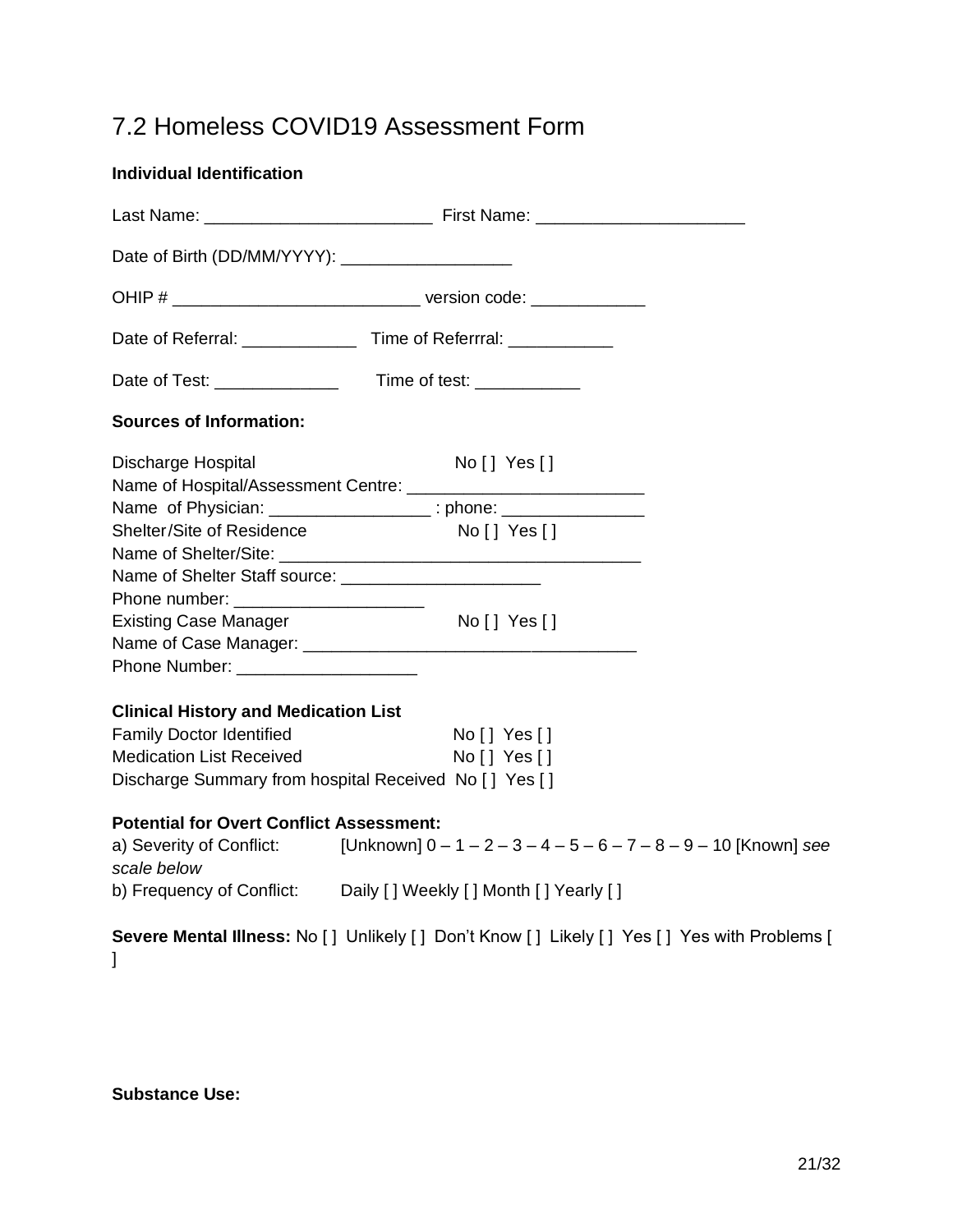| Tobacco Smoking? No [] Unlikely [] Don't Know [] Likely [] Yes [] Yes with<br>a)<br>Marijuana Smoking? No [] Unlikely [] Don't Know [] Likely [] Yes [] Yes with<br>b)                                                                         |
|------------------------------------------------------------------------------------------------------------------------------------------------------------------------------------------------------------------------------------------------|
| Alcohol Use? No [] Unlikely [] Don't Know [] Likely [] Yes [] Yes with Problems []<br>c)<br>comments: ________                                                                                                                                 |
| Opioid Use? No [] Unlikely [] Don't Know [] Likely [] Yes [] Yes with Problems [<br>d)<br>1                                                                                                                                                    |
| comments: _________                                                                                                                                                                                                                            |
| Stimulant? No [] Unlikely [] Don't Know [] Likely [] Yes [] Yes with Problems [<br>e)                                                                                                                                                          |
| comments: ____________________                                                                                                                                                                                                                 |
| <b>Cognitive Impairment?</b><br>Prominent issues with either memory, executive functions,<br>orientation, language                                                                                                                             |
| No [] Unlikely [] Don't Know [] Likely [] Yes [] Yes with Problems []<br>Developmental Disability (DD)? Considerable cognitive-functional impairment with roots in                                                                             |
| developmental period<br>No [] Unlikely [] Don't Know [] Likely [] Yes [] Yes with Problems []                                                                                                                                                  |
| <b>Brain Injury?</b><br>Presence of brain damage due to head trauma, stroke, substance toxicity<br>No [] Unlikely [] Don't Know [] Likely [] Yes [] Yes with Problems []                                                                       |
| Dementia?<br>Presence of gradually deteriorating cognitive functioning over time<br>No [] Unlikely [] Don't Know [] Likely [] Yes [] Yes with Problems []                                                                                      |
| <b>Adaptive functioning Issues?</b>                                                                                                                                                                                                            |
| Basic ADL Prominent issues with bathing, dressing, mobility, self-care<br>a)                                                                                                                                                                   |
| No [] Unlikely [] Don't Know [] Likely [] Yes [] Yes with Problems []<br>Prominent issues with Navigation, Meds, housekeeping, Finances, Reading<br>b)<br>iADLs<br>No [ ] Unlikely [ ] Don't Know [ ] Likely [ ] Yes [ ] Yes with Problems [ ] |
| <b>Medical considerations:</b>                                                                                                                                                                                                                 |
| Medical care needs?<br>Has chronic complex medical problems (e.g. difficult to control<br>a)<br>seizures, diabetes)                                                                                                                            |
| No [] Don't Know [] Yes []                                                                                                                                                                                                                     |
| <b>Provide List of Active Medical Problems:</b>                                                                                                                                                                                                |
|                                                                                                                                                                                                                                                |
| $0 - 1 - 2 - 3 - 4 - 5 - 6 - 7 - 8 - 9 - 10$ – more<br>ED visits (past year)<br>b)<br>than 10                                                                                                                                                  |

c) Hospitalizations (past year)  $0 - 1 - 2 - 3 - 4 - 5 - 6 - 7 - 8 - 9 - 10$  – more than 10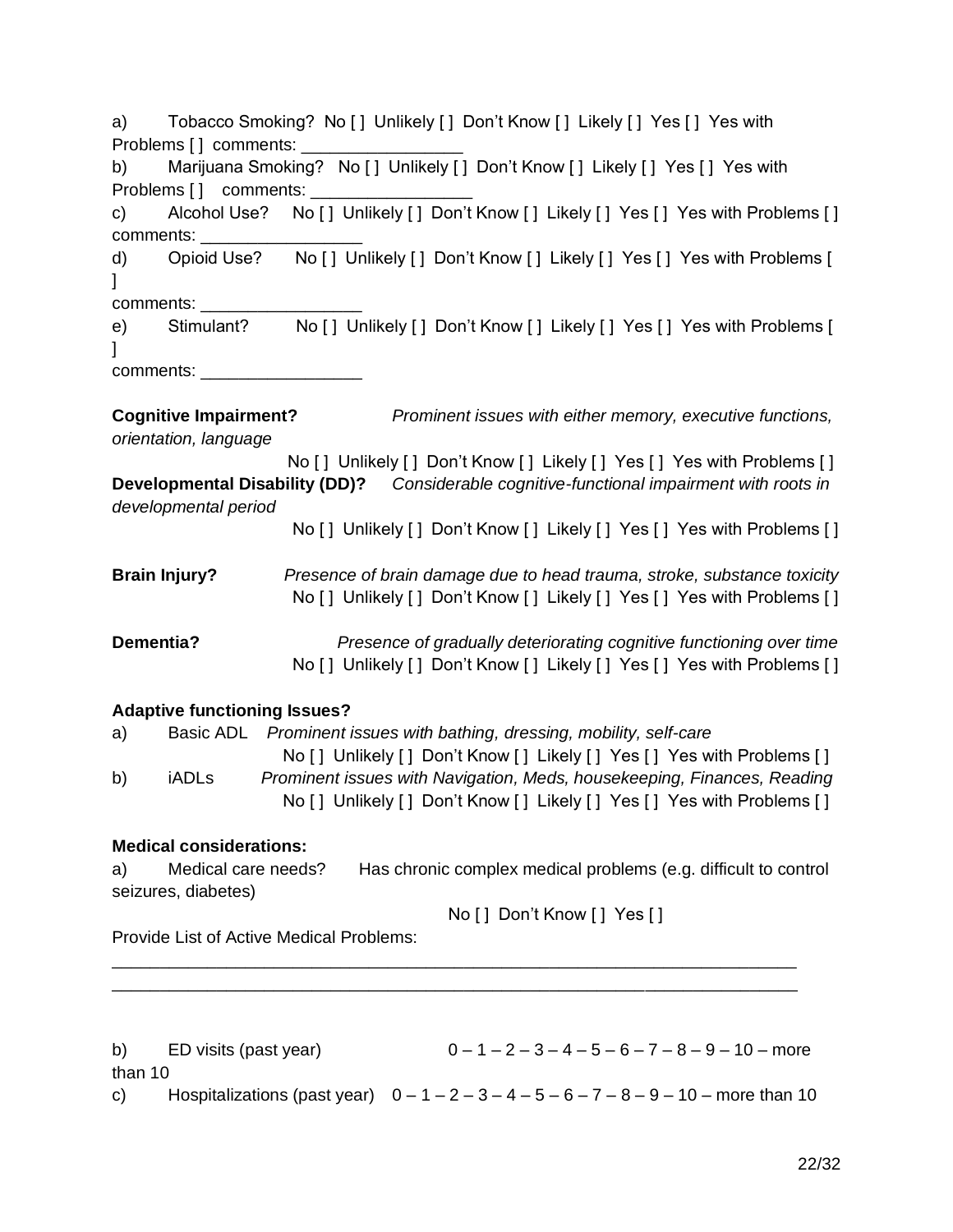#### **Expected Housing support Needs During Outbreak:**

- l Level 1: [ ] **Independent**: Suggests the individual can live independently
- l Level 2: [ ] **Case management**: 1-5 hours per week in the community
- l Level 3: [ ] **Case management**: 6 hours or more in the community **(ICM, ACT, FACT etc.)**
- l Level 4: [ ] **24/7 non-clinical** staffing (boarding home; tolerates co-living)
- l Level 5: [ ] **24/7 Long-Term Care equivalent** (needs nursing, behavioural therapy)
- l Level 6: [ ] **24/7 Intense behavioural support and rehabilitation care**

(Needs include addiction, & behavioural/psychological services)

**Chronically homeless (6 months+)** No [ ] Don't Know [ ] Yes [ ]

| <b>Transportation Service used:</b>  |                  |                    |  |
|--------------------------------------|------------------|--------------------|--|
| Car#                                 | phone of driver: |                    |  |
| Date of Admission to Isolation Unit: |                  | Time of Admission: |  |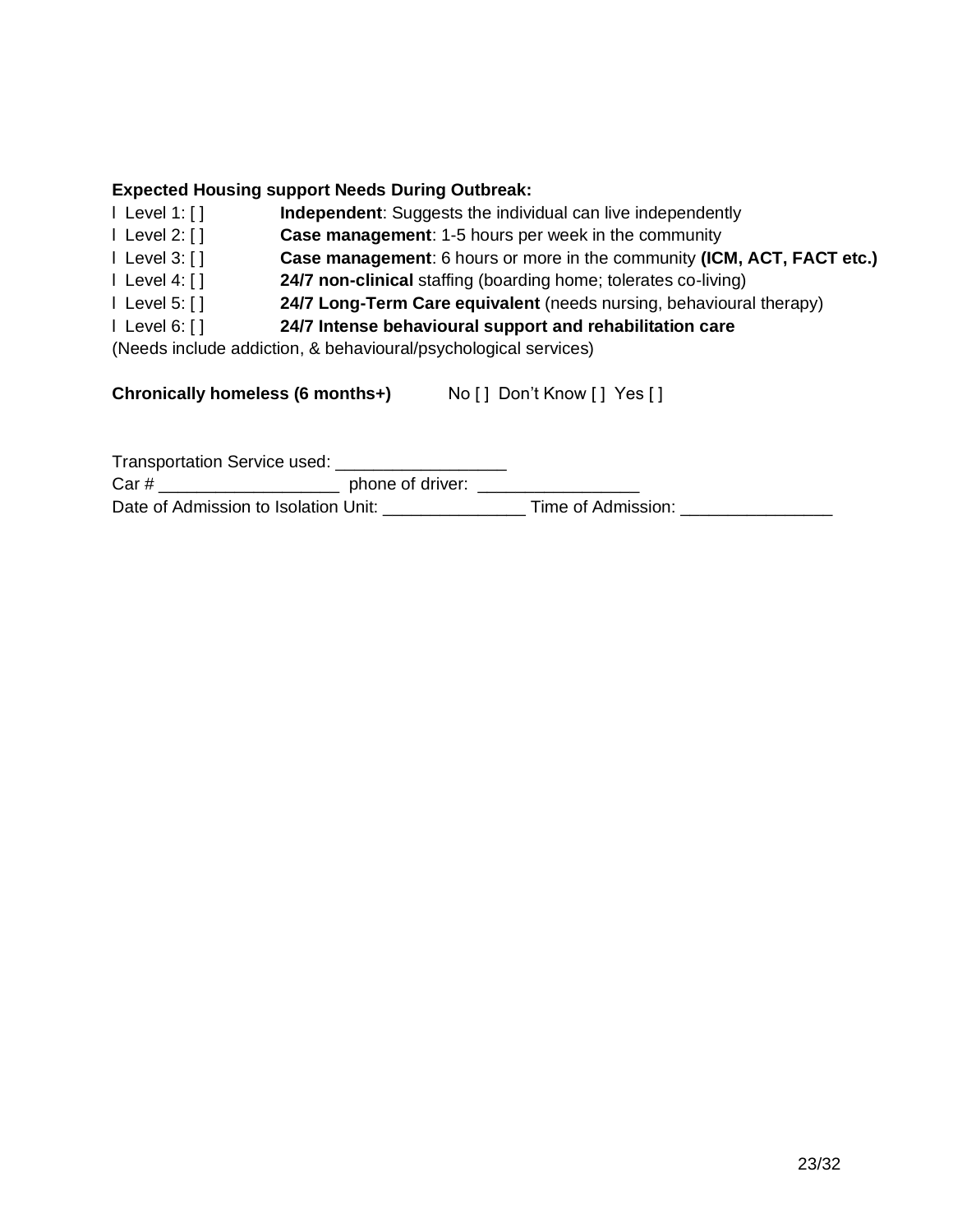# <span id="page-24-0"></span>8 Appendix: Instruction Materials

## <span id="page-24-1"></span>8.1 Instruction Materials for Nursing Staff

### **Family Residence Quarantine Site**

#### **NURSING INSTRUCTIONS**

This booklet is to be given to Nurse upon arriving to the reception.

As there may not be medical personnel or other staff from ICHA in regards to your Nursing responsibilities this booklet will provide you with all the necessary resources you need.

- Get KEY and Walkie Talkie from Reception
- Go to Nursing Station (currently 318)
- Review "Master list" on Nursing Med cart names and room numbers and grade

#### **CHART**

NOTE - Currently YOUR SHIFT IS from 0800 to 2359 Chart will include:

- COVID ASSESSMENT FORM
- COLLATERAL/PMHX
- MAR
- WELLNESS CHECK FLOW SHEET VS FLOW SHEET
- EXTRA SUPPORT FLOW SHEET (grades 3 and 4)
- PROGRESS NOTES
- SHIFT REPORT

#### **RESPONSIBILITIES:**

GRADES - You'll notice the clients are graded. These grades will indicate the frequency of assessments you will need to do. Below is a generalized description on what this means for your Nursing responsibilities

There is also a more detailed document on "Grading" that you can review for more information in this booklet.

## **GRADES AND NURSING**

## **GRADE 1**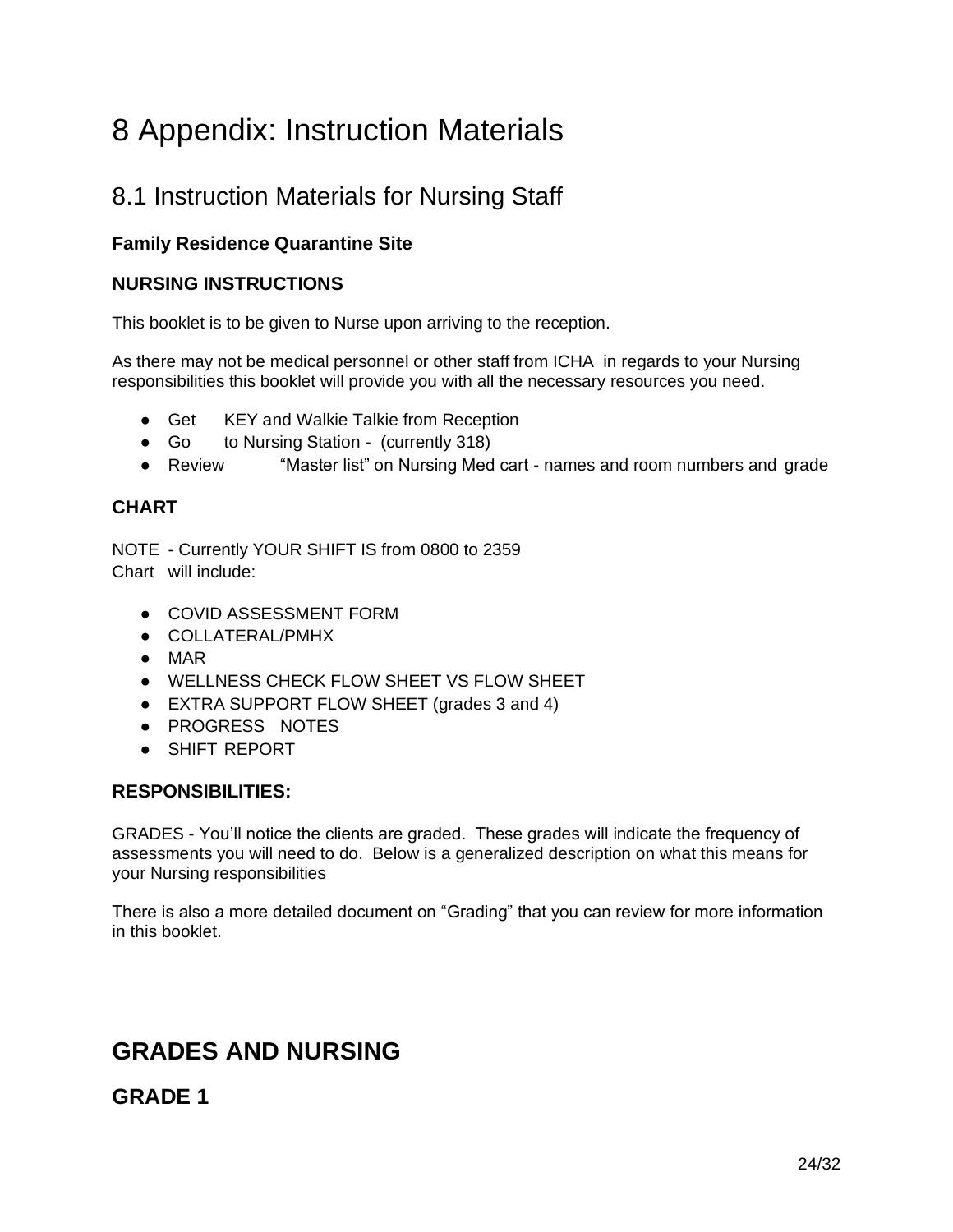**WELLNESS CHECKS** are VERBAL checks via phone or in front of room with door closed. TWICE DAILY - Using your cell phone to call main office who will transfer your call to the room OR use a landline phone in offices or use a previously emptied and cleared room

Using the Wellness Check flow sheet ask the following questions:

- 1. Do you have any worsening cough?
- 2. Do you have any difficulty breathing?
- 3. Do you have any shakes, chills or sweats?

If the client answer YES to any of these questions. Do an in person assessment and take Vital signs. Record Vital Signs in Vitals signs flow sheet, consult with on call MD.

If a client is clinically deteriorating, they can be moved from Grade 1 support which is passive to Grade 2 or above support which includes greater level of clinical support.

## **GRADE 2 / 3 / 4**

**WELLNESS CHECKS :** Perform Verbal Wellness minimum BID throughout your shift.

#### **AND**

#### **VITAL SIGNS CHECKS:**

- Check your patients chart if any increase in Frequency of VS checks. If not noted Grade 2, Grade 3 and Grade 4 clients will have minimum of BID VS checks during your 12 hour shift.
- As your shift is from 0800 to 2359 and there is No Nurse on duty from 2400 to 0659 you should do your VS BID at beginning and near end of shift.
- Record Vitals signs in Flow sheet of patients chart

### **CALLING ON CALL MD**

The **on call MD will be called** if any of the following criteria are met:

- 1. O2 sat <92% or 5% lower than baseline
- $2 \text{ RR}$   $>20$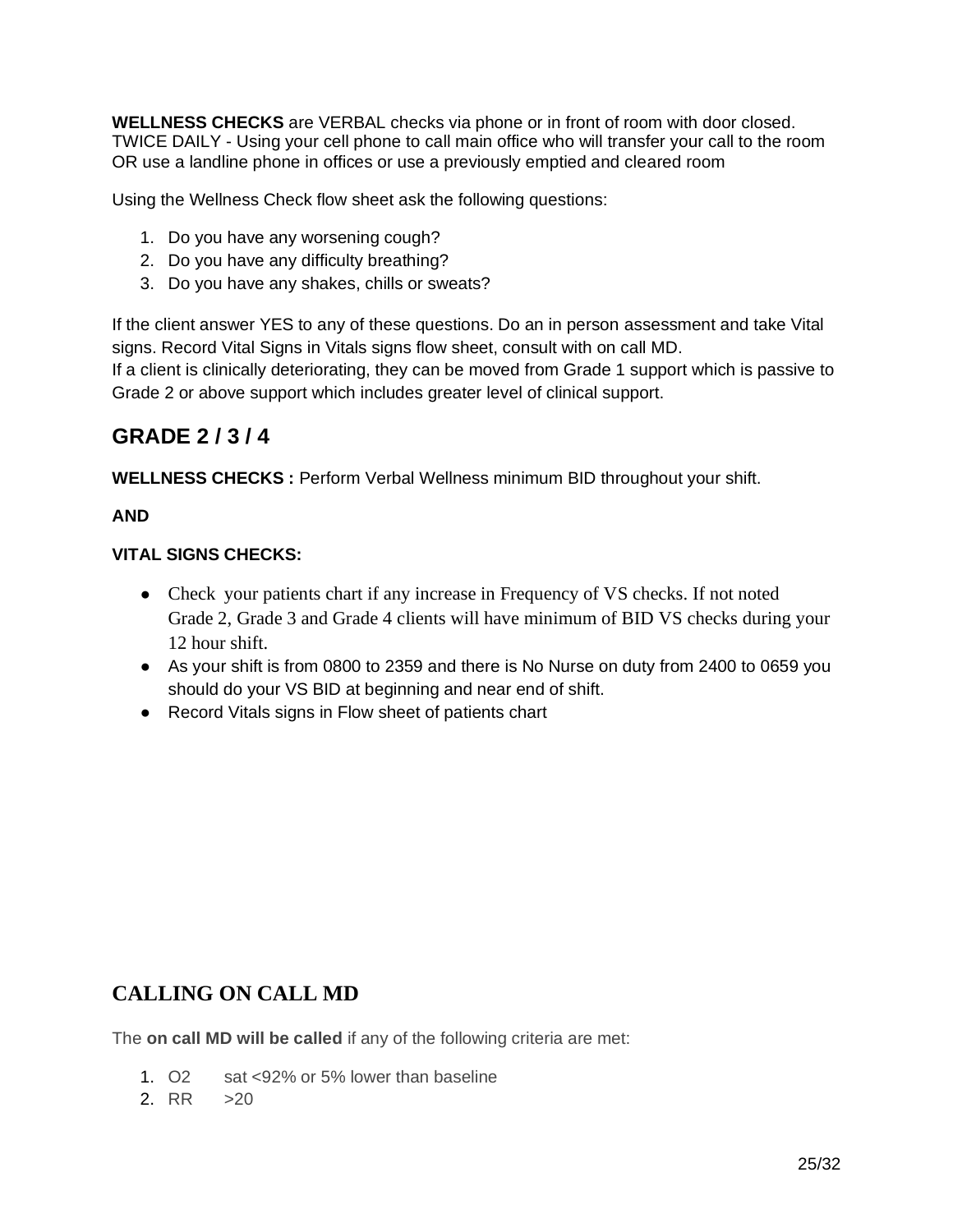- 3. HR>100
- 4. Tympanic Temp >37.6
- 5.  $SBP$  < 105

An assessment [made by the oncall MD] will be made as to whether to maintain current level of care, increase clinical support, increase non-compliance mental health support, or ask for the person to be transferred via ambulance back to a tertiary care center

## Worsening Illness Procedure

## As a skilled and adept Nurse at Health Assessments you feel that your client has deteriorated and need to initiate EMS, then:

- 1. If there is clinical deterioration including increasing shortness of breath, increasing fever, or worsening level of consciousness, call [EMS] and inform emergency services that this is a client infected or under investigation with COVID19.
- 2. To minimize risks of transmission upon movement to the ambulance, the hallway will be cleared and cleaned after the client has exited the private space as a means of maintaining isolation during exit from the quarantine site and movement to the ambulance
- 3. Contact the office so they are aware that EMS is on their way.
- 4. If time allows, call the On call MD and the On call Nurse Lead. This can wait until after EMS has left as the clients care is priority.

## **GRADE 3 AND GRADE 4**

**WELLNESS CHECKS:** Please see chart to confirm frequency, otherwise wellness checks are minimum BID during your shift

**VITAL SIGNS:** Please see chart to confirm frequency, otherwise Vital signs are minimum are BID during your shift

**EXTRA SUPPORT CHECKS:** Grade 3 and Grade 4 are for clients needing extra support differing from physical health assessments. See Master sheet or Chart to confirm Grade of client and detailed information on Extra checks needed other than VS and Wellness checks.

**Grade 3** individuals include those requiring specialized mental health and addictions support services given a history of poorly controlled mental illness or substance use disorders. Without adequate supports, Grade 3 individuals with active and or poorly controlled mental illness or addiction could be at risk of failing to heal and successfully complete self-quarantine

**Grade 4** clients represent those with higher levels of trauma, DBT, and neuropsychologically informed mental health and addictions support will be provided for individuals who are at significant risk of difficulties such as aggression, self harm, disorganization, or impulsivity. Such outcomes or incidents could put the individual at higher risk of morbidity and mortality related to COVID and for not successfully self quarantining.

#### **LOGISTICS**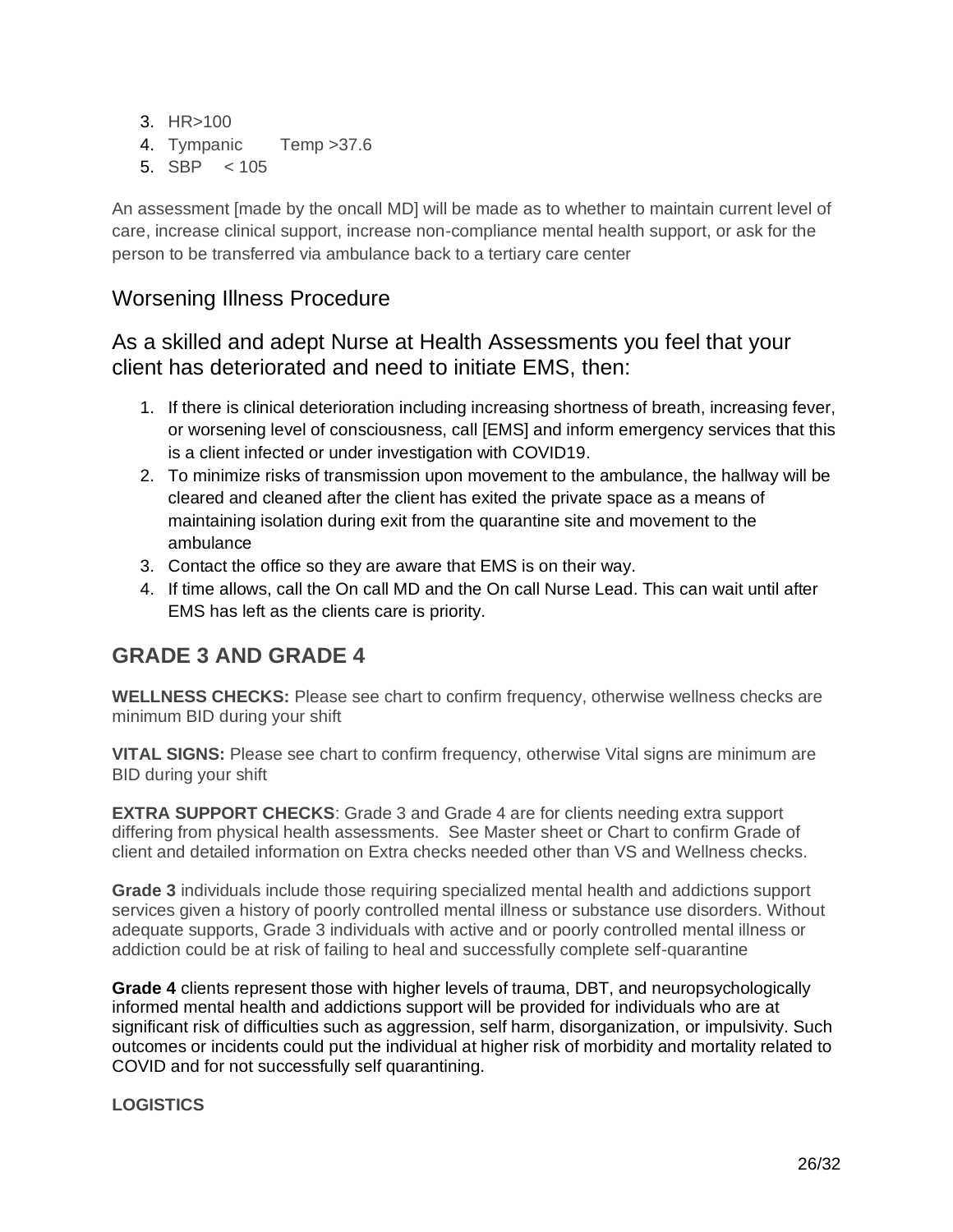**Walkie Talkie - State your name and who you are "informal" no codes**

**Just state what you need** 

**OR to call main office** 

**416-282-5207 OR use landline Room phone Dial: 71318**

**To call to room from another landline room phone: Dial 0-0- Room #**

**Floor 1 - Offices and Room # to Room #**

**Floor 2 - Room # to Room #**

**Floor 3 - Room # to Room #322**

**DOCTOR ON CALL -** See doctor on call sheet to see which doctor is on call for your shift and how to contact this doctor

**CHARGE NURSE ON CALL** - For any processing and logistical questions that staff on site are not able to assist you with OR any NURSE RELATED concerns please call :

Charge Nurse Quarantine Site - Paul Perlas - Text or Call 647-964-0736 24 HOURS

If your concern is **" WORSENING ILLNESS OR VITAL SIGNS" then Call the MD on call immediately or EMS so care is not delayed.**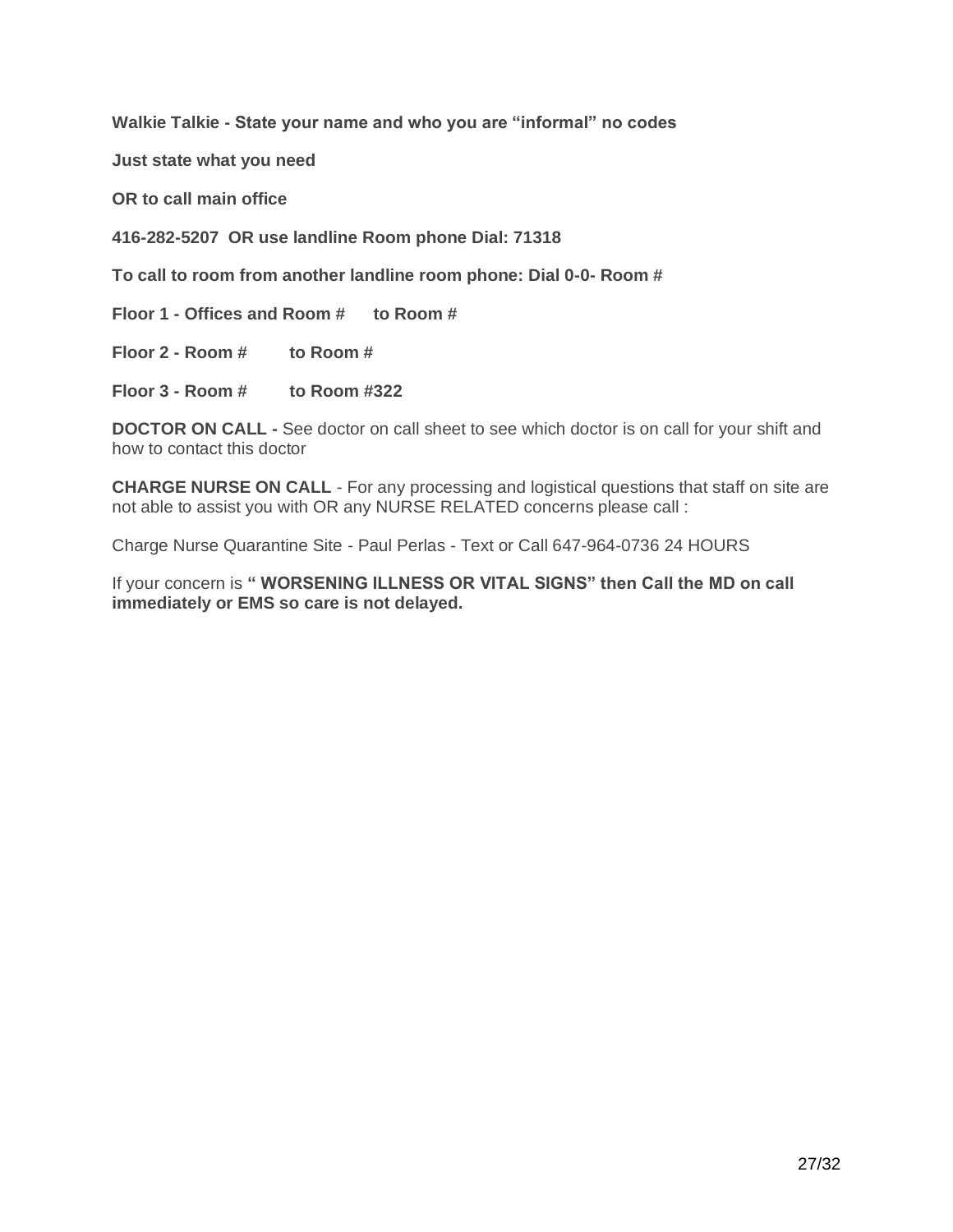## <span id="page-28-0"></span>8.2 Instruction Sheet For Individual Staying at Isolation Site **PATIENT INFORMATION**

## **PLEASE DO NOT LEAVE THE ROOM PLEASE DO NOT OPEN YOUR DOOR**

- The only time you can open your door or leave your room is when **YOU and THE NURSE** have planned for this.
- When this has been planned, the NURSE will stand greater than 2 metres away from you and you may open your door and stand at the door while staying INSIDE your room
- Please do NOT come into the hallway., please remain in your room at the doorway.

#### **OR**

IF you hear the **FIRE ALARM** put on your face mask and make your way out of the building and into the parking lot.

#### **WHY YOU ARE HERE AND MUST STAY IN YOUR ROOM WITH DOOR CLOSED:**

As you know, you are currently being tested to see if you have **CORONA VIRUS**.

As soon as the RESULTS of your test comes, you will be told immediately.

Until those results are back, it is very important to **stay in your room and keep the door closed**.

You do **NOT** have a key for your room. If you go outside your door will lock and you will be unable to get back inside.

#### **TO CALL SOMEONE for your any of your questions or concerns:**

- Please call the **MAIN OFFICE** for any questions or concerns.
- Pick up the phone in your room and dial : **71318**
- Tell the Main office what you need and they will try to help you.
- If they cannot help you, they will **have someone call you back as soon as possible to help you.**

#### **THE NURSE**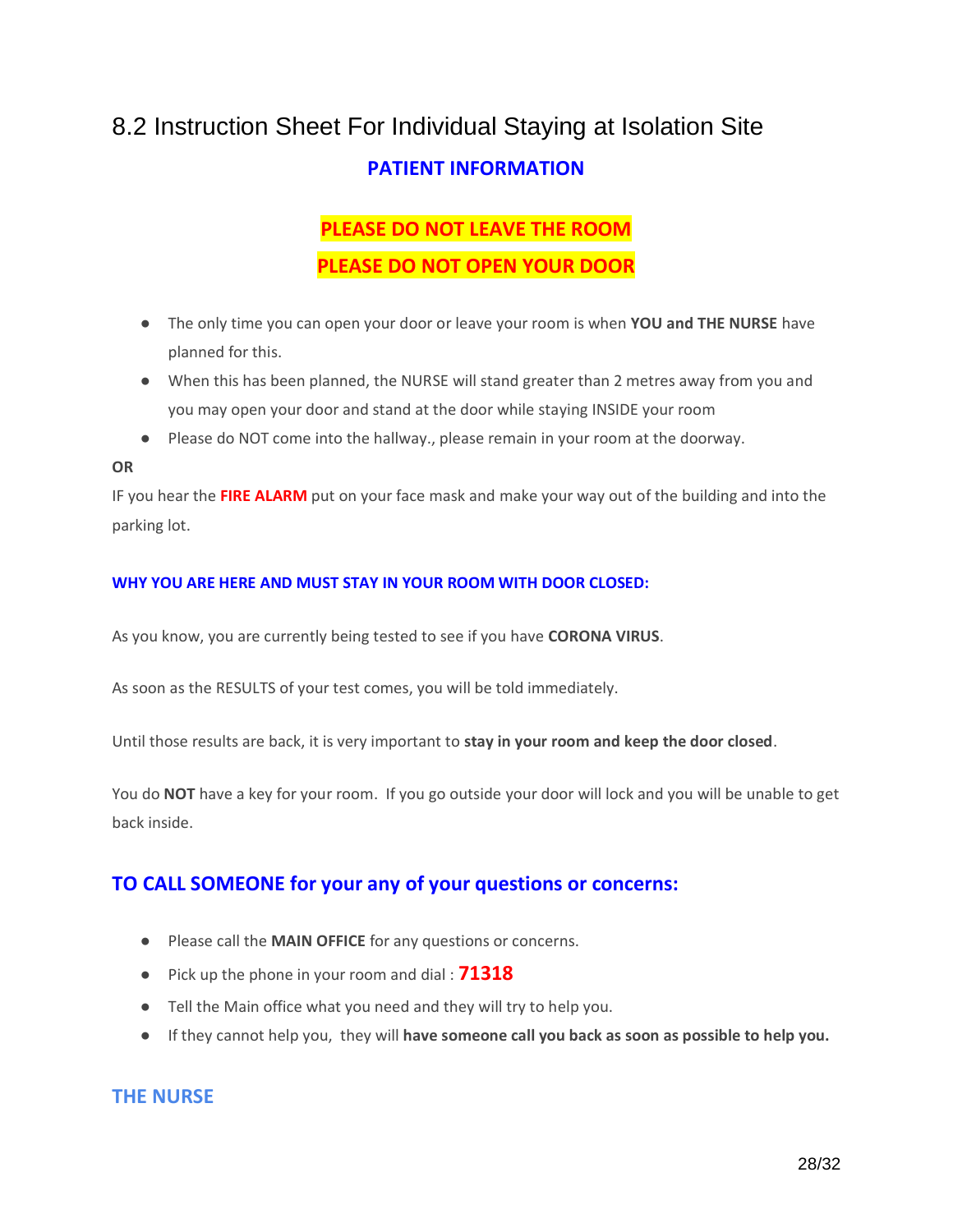#### There is a **NURSE ON SITE** from 0800 am to MIDNIGHT

You can reach the NURSE by calling the MAIN OFFICE and asking for the NURSE.

You can ask for the **NURSE for any reason**, they are here to help you for :

#### **We ask that you definitely call the NURSE if:**

- **You have a cough that is getting worse.**
- **You feel you have fever or chills that are getting worse.**
- **You have shortness of breath**
- **You feel unwell in anyway.**
- The NURSE will also call you throughout the day and ask you how you are feeling.
- The NURSE will make plans with you on when the NURSE will call you back on the phone.
- **If you do NOT pick up the phone after a few attempts, the NURSE will come to your door and knock on the door.**
- **If you do NOT reply after a couple attempts at knocking at your door THE NURSE will ENTER YOUR ROOM to make sure you are okay.**

#### **MEALS**

Someone will call you for breakfast, lunch and dinner. There are set meals with some options and whoever calls you can discuss this with you,

When your meal arrives, it will be left just outside of your door. Someone will call you and tell you that your meal is outside your door. At this time you may open your door to get your meal making sure to please close your door as soon as you get your meal

#### **SUPPLIES**

The same as with meals, someone will call you OR you can call the main office and ask for basic supplies you may need such as toiletries, towels etc.

As with Meals when they are ready, they will be left outside your door and someone will call you when they are in front of you door.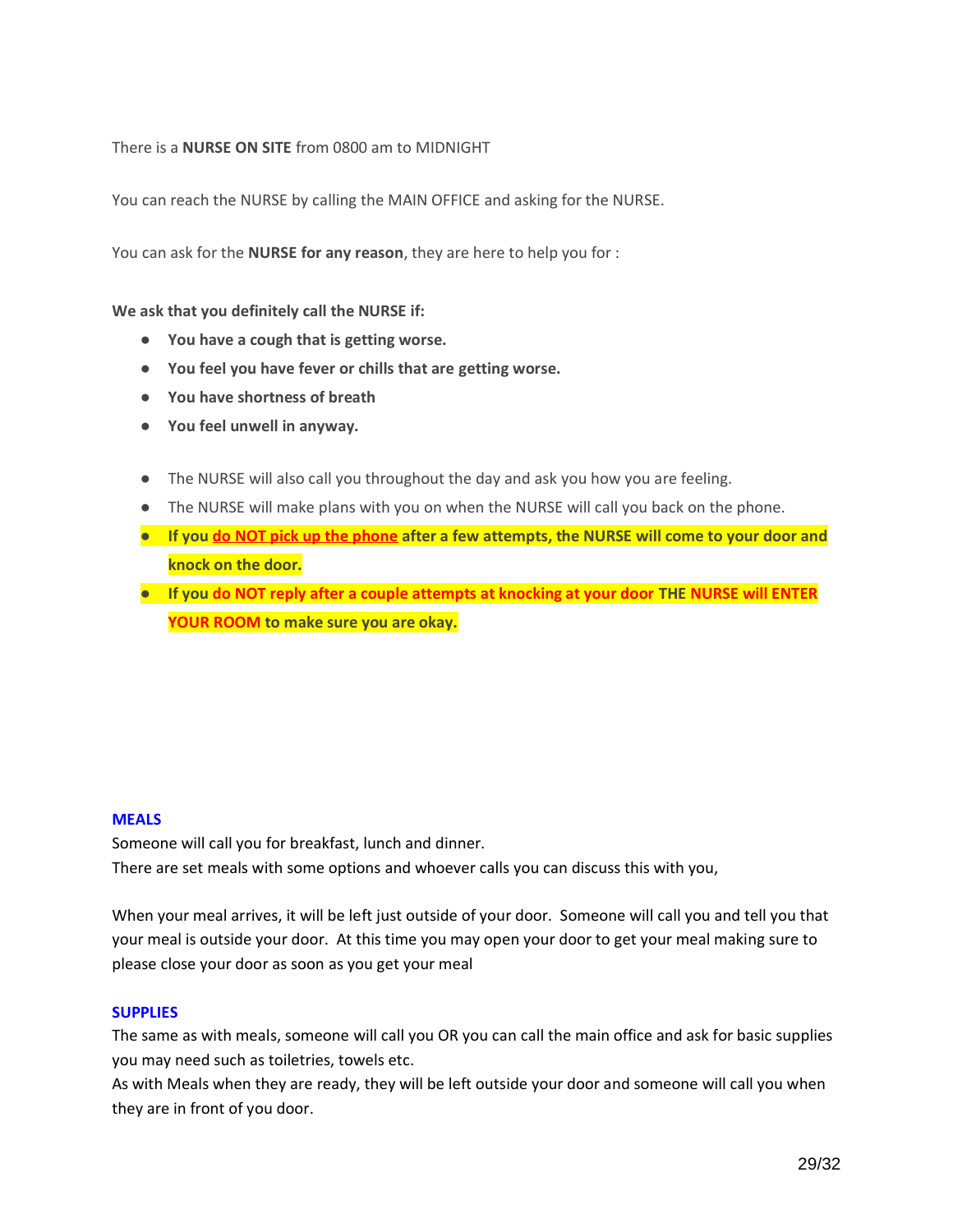We know this must be difficult and even worrisome to stay alone in your room. We are here to help you as much as we can and feel free to call us for any reason. We will do our best to make your stay comfortable